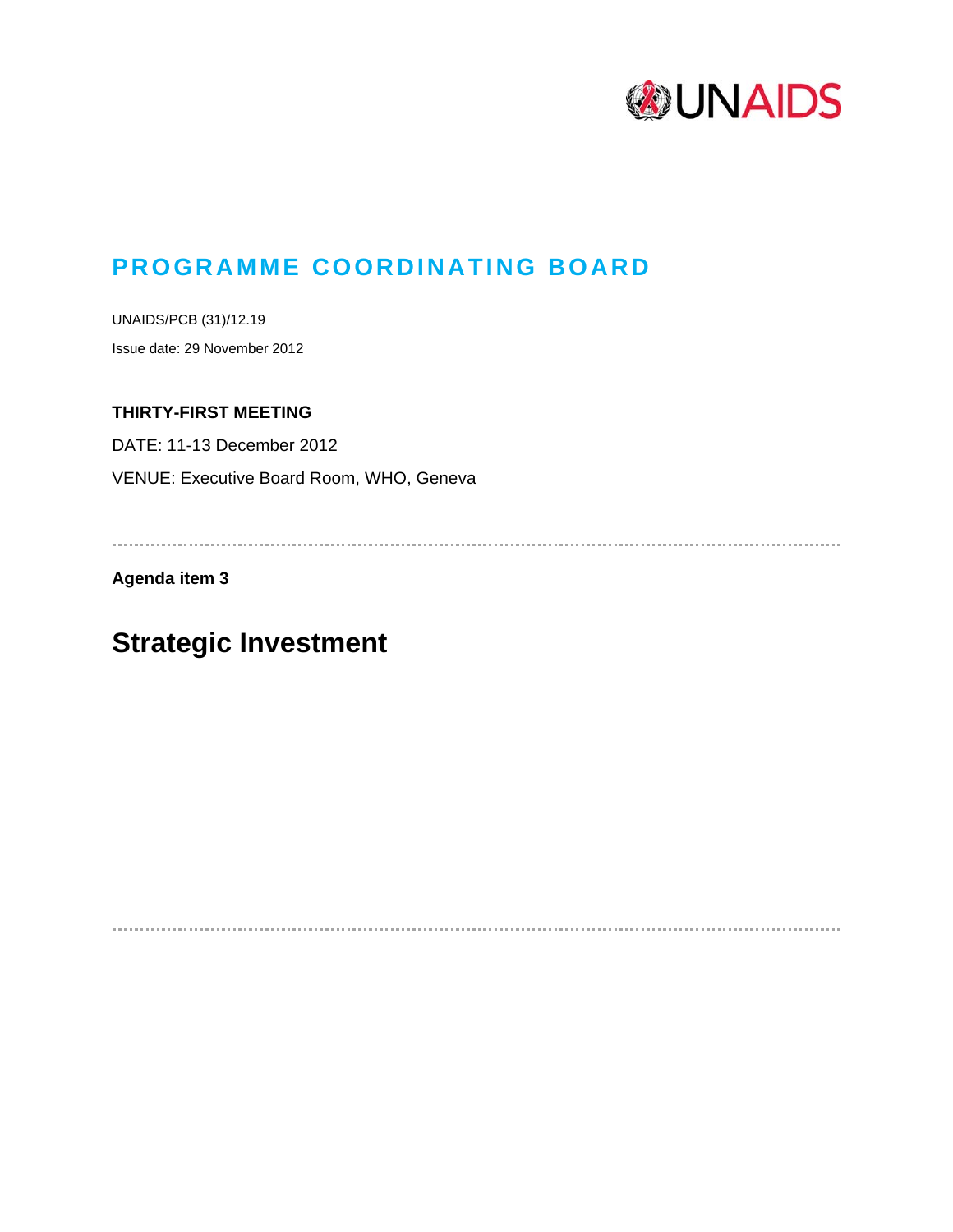#### **Additional documents for this item:**

- i. Case Study: Cambodia at the forefront in applying new investment approach (UNAIDS/PCB(31)/12.CRP.1)
- ii. Case Study: South Africa innovates to scale-up and sustain its HIV response(UNAIDS/PCB(31)/12.CRP.2)

**Action required at this meeting - the Programme Coordinating Board is invited to:** take note of the report

**Cost implications:** *None*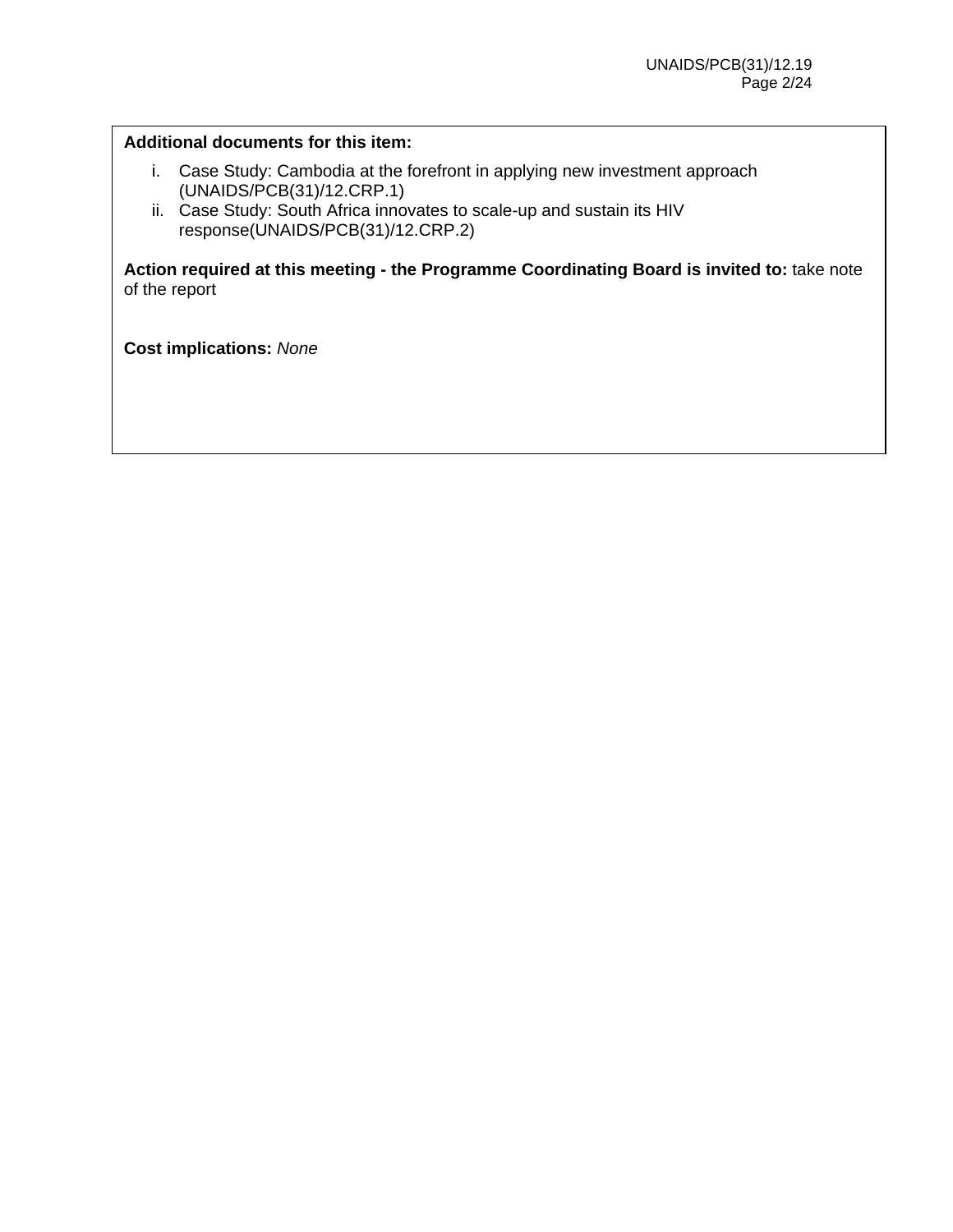## **BACKGROUND**

- 1. Thirty years into the AIDS epidemic, leaders came together at the 2011 United Nations General Assembly High Level Meeting on AIDS from 8–10 June 2011 in New York. The Political Declaration emerging from this meeting, while appreciating the "substantial progress over the three decades since AIDS was first reported" calls on all United Nations Member States to redouble their efforts to achieve universal access to HIV prevention, treatment, care and support by 2015 as a critical step towards ending the global AIDS epidemic, and outlines a series of new targets towards achieving this goal.<sup>1</sup>
- 2. At the High Level Meeting, Member States pledged to work through "shared responsibility and by increasing national ownership of AIDS responses" towards closing the resource gap for AIDS, and towards increasing funding to US\$ 22–24 billion per year by 2015. The Declaration recognized that closing the US\$ 6 billion annual funding gap can be achieved through greater strategic investment, sourcing innovative financing mechanisms and by ensuring increasing national ownership of AIDS responses. It also recognized the importance of ensuring that funding is aligned to national response priorities and strategies.<sup>2</sup>
- 3. The outcome targets agreed at the High Level Meeting, though ambitious, can be achieved if investments yield best value for money and if the global community continues to act together to ensure that the requisite investments are made in AIDS programmes. All stakeholders have an interest in ensuring the strategic allocation of HIV resources towards activities that result in the maximum number of infections averted and lives saved. Stakeholders also have a collective interest in demonstrating that programmes are implemented efficiently, as this will increase the likelihood of mobilizing the additional resources required to fill the existing and anticipated funding gap. Effectiveness and efficiency relate also to a rights-based approach that ensures the HIVrelated vulnerabilities and needs of the most affected are addressed and programmes that remove barriers are put in place.
- 4. As part of its commitment to country ownership, shared responsibility and sustainable financing, in early 2012 UNAIDS produced *Investing for results. Results for people.*<sup>3</sup> to help countries make decisions about how to allocate resources in the AIDS response<sup>4</sup>. The new investment approach described therein aims to: ensure countries respond to HIV in a manner that is optimal to the national and local context and their unique epidemic patterns; help countries select interventions that will have the highest impact; and, set priorities in resource allocation in accordance with national objectives to curb the epidemic. It advances the case for continued global solidarity in responding to the epidemic in support of shared responsibility by specifying how the epidemic can be brought to a halt. Country ownership and accountability towards results are at the heart of this approach.

<sup>1</sup> *United Nations General Assembly Political Declaration on HIV and AIDS: intensifying our efforts to eliminate HIV and AIDS*. New York, United Nations, 2011.

 $2$  *Ibid.* 

<sup>&</sup>lt;sup>3</sup> Investing for results. Results for people. Geneva, UNAIDS, 2012.

This followed the 2011 publication of Schwartlander B et al, Towards an improved investment approach for an effective response to HIV/AIDS, *The Lancet*, 3 June, 2011*,* DOI: 10.1016/S0140-6736(11)60702–2), which argued that a shift towards focused investments in the global AIDS response, and creating the right incentives, could enable countries to make more rapid progress in stopping new infections and keeping people alive. A critical component of this argument was a thorough scientific review of available evidence on which programmatic activities work best to stop the epidemic, and a global model that estimated the cost and impact of an optimized AIDS response.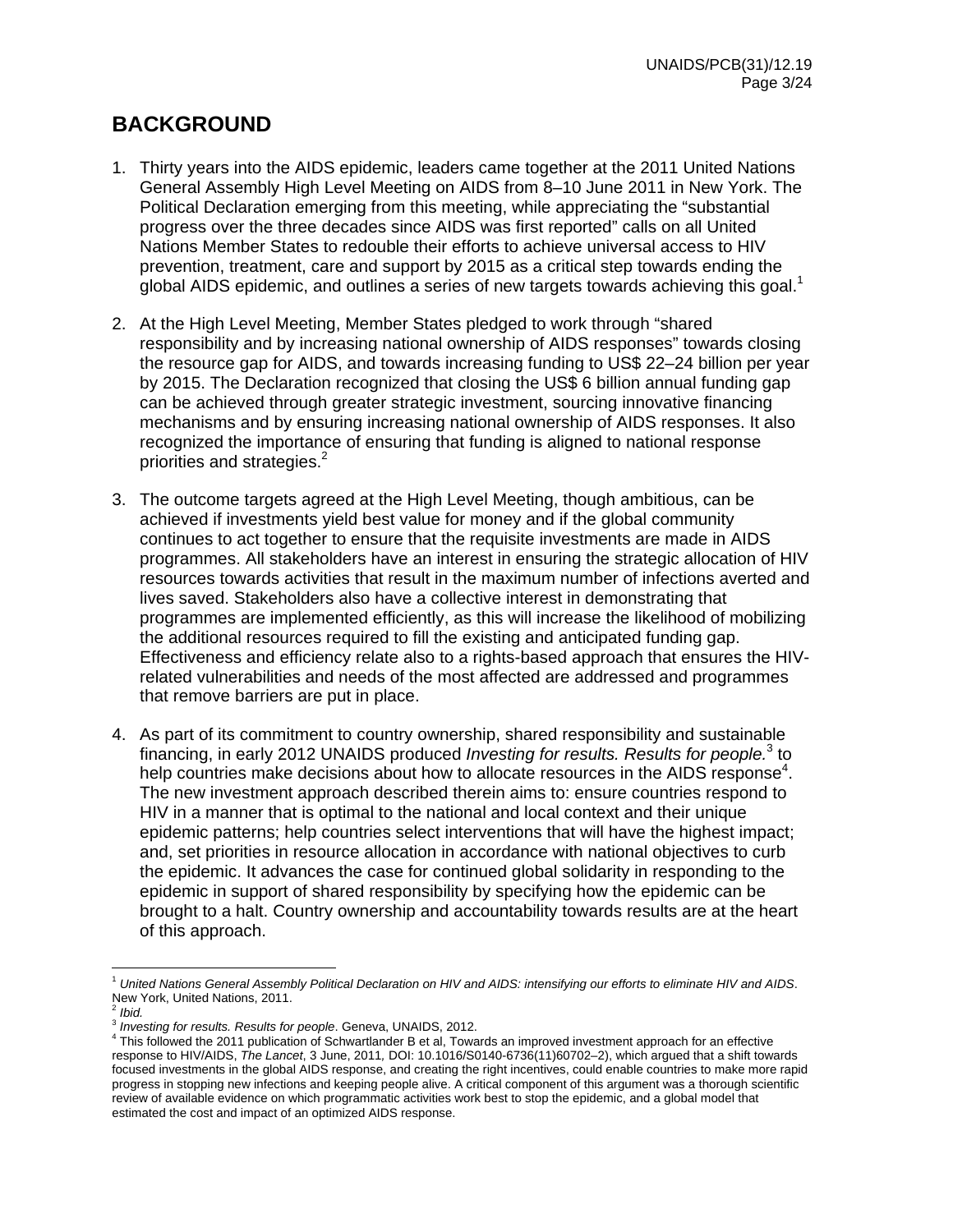- 5. At the 19<sup>th</sup> Summit of the African Union in Addis Ababa in July 2012, African Heads of State and Government charted a new course by adopting the *Roadmap on Shared Responsibility and Global Solidarity for AIDS, TB and malaria response in Africa (2012- 2015)*. 5 The *Roadmap* offers a set of practical and African-owned solutions to enhance sustainable responses to AIDS, TB and malaria, structured around three strategic pillars—health governance, diversified financing and access to medicines. This roadmap calls on development partners and African governments to "fill the HIV investment gap together, through traditional and innovative means" and for "[r]esources [to be] reallocated according to countries' needs and priorities – among countries, programmes and populations – for greatest results, ensuring rights-based enablers and synergies". $6^{\circ}$
- 6. The Global Fund to Fight AIDS, Tuberculosis and Malaria (Global Fund) has adopted a new strategy that aims to capitalize on promising new technologies and interventions by building on past successes and investments and shifting to a new funding model.<sup>7</sup> Under this strategy, the Global Fund will "invest for impact" based on a set of strategic objectives, which include: investing more strategically in areas with high potential for impact and strong value for money, and based on countries' national strategies; evolving the model to provide funding in a more proactive, flexible, predictable and effective way; and building on previous gains by increasing the sustainability of supported programmes. The Global Fund's 26th Board meeting called for the Fund's Secretariat to work with countries and partners to develop estimates of demand that are consistent with the new strategy and take into account resource streams at the country level. The Board also requested that the new funding model "reflect national ownership" and "respect country-led formulation and implementation processes".<sup>8</sup>
- 7. The convergence of organizational commitments to enhanced strategic investment for AIDS is not surprising, given that these global and regional bodies are governed by and accountable to Member States; countries (including governments, civil society and development partners) are now driving the global push for sustainable and more effective national responses to AIDS. These aims are increasingly reflected in deliberate country-level action; the global movement towards enhanced investment for optimized AIDS responses is clearly established.
- 8. At the 30<sup>th</sup> UNAIDS Programme Coordinating Board meeting, members received a presentation on a series of consultations on approaches to strategic investment, and considered "Investing for results. Results for people. A people-centered investment tool towards ending AIDS". The Board expressed appreciation for the consultative process described and broad support for the tool. The Board requested UNAIDS to report at the 31<sup>st</sup> Programme Coordinating Board meeting on the experiences of countries in applying the strategic investment approach. The present paper constitutes the requested report.

<sup>5</sup> *Roadmap on Shared Responsibility and Global Solidarity for AIDS, TB and malaria response in Africa (2012-2015)*. African Union, 2012.<br><sup>6</sup> *Ibid.* p. 3

*The Global Fund Strategy 2012–2016: investing for impact*. Geneva, the Global Fund to Fight AIDS, Tuberculosis and Malaria, 2012.

<sup>&</sup>lt;sup>8</sup> Decision points of the 26<sup>th</sup> board meeting. Geneva, the Global Fund for AIDS, Tuberculosis and Malaria, 10–11 May 2012.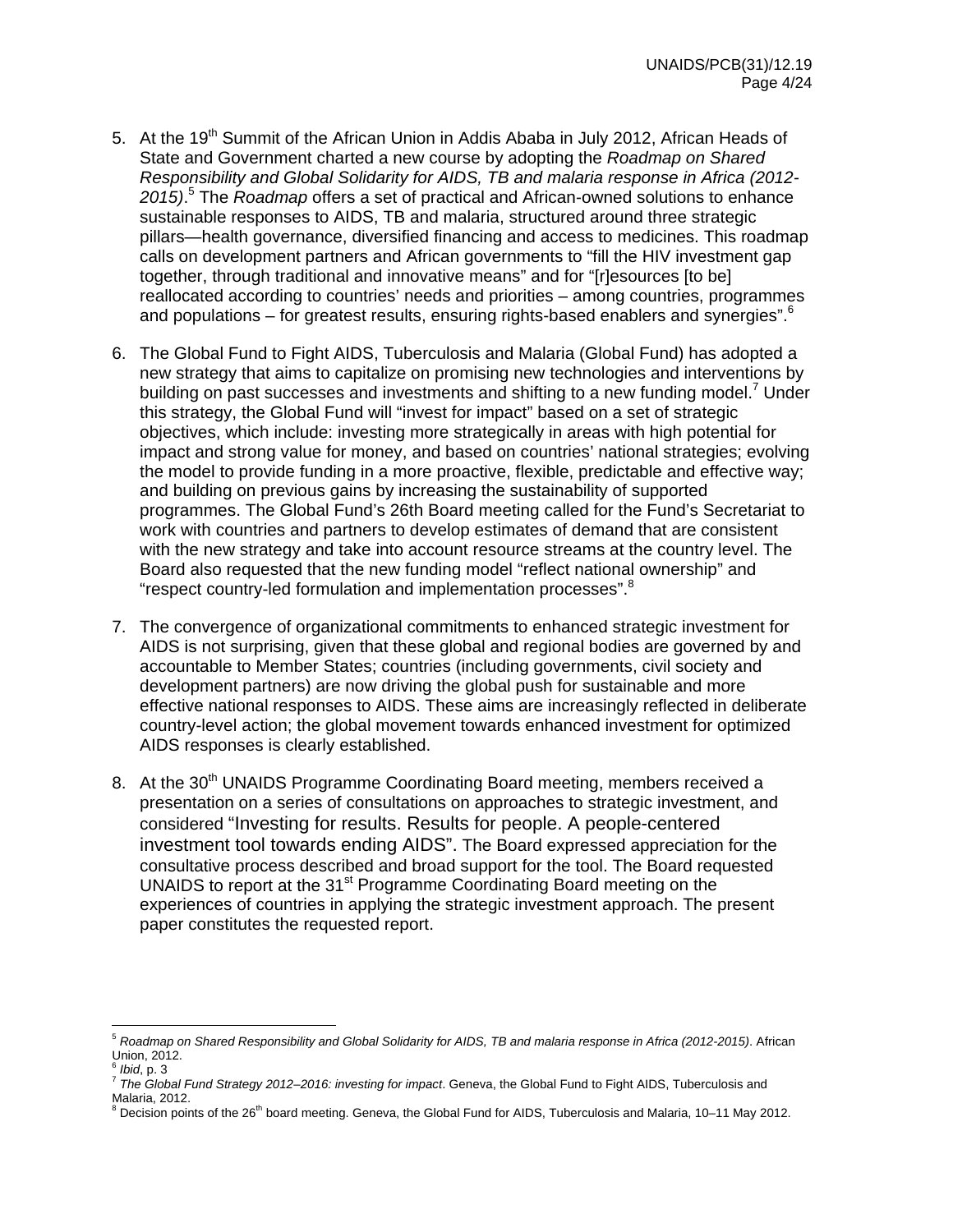## **COUNTRY APPROACHES TO INVESTMENT**

- 9. "Investing for results. Results for people. A people-centered investment tool towards ending AIDS" describes the processes that countries may undertake to enhance investment dialogue towards a fully optimized AIDS response. This tool describes four steps in applying investment thinking: Understand, Design, Deliver, and Sustain. These four steps may not always evolve in a linear manner; some countries have initiated the investment dialogue as a function of new information emerging from analytic work designed to help understand epidemic trends, while others have systematically addressed investment as a function of concerns over financing sustainability.
- 10. Country-level momentum around investment is described in the matrix entitled "*Toward Enhanced Investment: Country Progress*", included as an annex to this paper. The 29 countries included in the matrix are those that have explicitly and systematically moved forward with an investment approach with the support of the UNAIDS family. There are undoubtedly other countries that are moving in this direction or would like to do so. UNAIDS stands ready to engage with these countries around the enhanced investment agenda.
- 11. The matrix (Annex1) illustrates the state of country readiness to make a final push towards developing cases for investment in their National Strategic Plans (NSPs), providing the basis for a focused, high-quality, rights-based and cost-effective response. These cases may be useful also in deepening the dialogue with development and financing partners, or in establishing a new kind of dialogue. A well-articulated NSP will already contain all of the components necessary to make a compelling case for investment; however, where some of these components are weak or lacking (for example, where a costed programmatic gap analysis is not available), the four-step investment approach may serve to strengthen the case for investment in the NSP.

#### Step 1: Understand

12. The first step helps to focus attention on the availability of evidence related to the key drivers of the epidemic and on the relationship between the epidemiology of HIV and legal and social conditions that hinder access to HIV information and services. It is also important to understand the extent to which national HIV responses match epidemic trends in programmatic coverage and resource allocation. Ultimately, this enhanced understanding of the epidemic and of the response will enable countries to optimize their efforts by prioritizing interventions that are most appropriate for the epidemiologic context, and which promise the greatest impact in each unique country setting.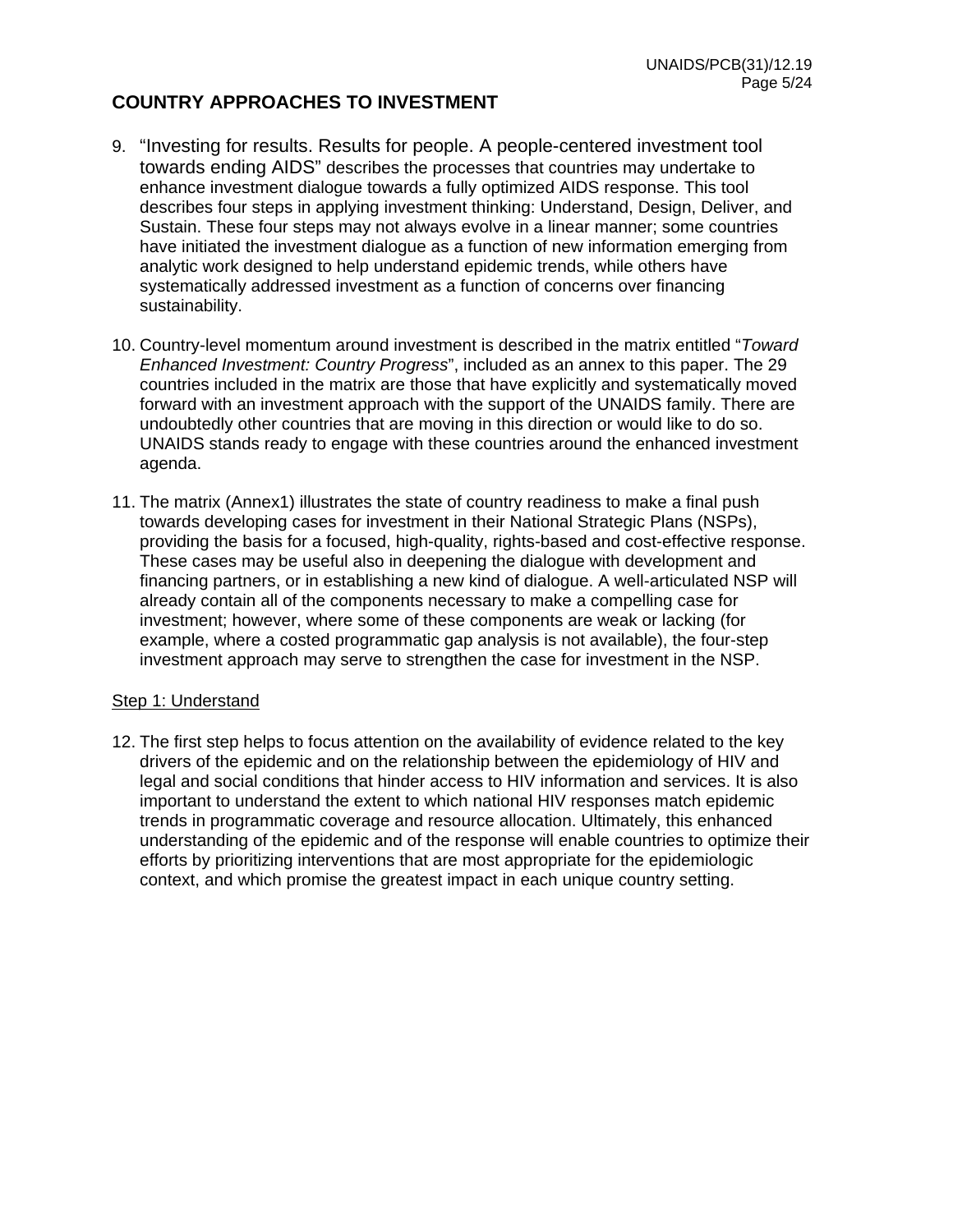- 13. Countries are using various analytic methods and exercises to better understand epidemic trends and the response. Increasingly, methods such as the UNAIDSrecommended Modes of Transmission (MOT) model are used to understand transmission patterns and the types and frequencies of behaviours that expose people to HIV infection. Since 2007, MOT studies have been completed or are under way in more than 30 countries with the active involvement of National AIDS Councils and other governmental and non-governmental organizations, and technical and financial support provided by UNAIDS, the World Bank, PEPFAR and others.<sup>9</sup> There are other models that may be used for this purpose; for example, in Asia, the Asian Epidemic Model offers similar insight into epidemic trends. Where data is not yet adequate to run such models, countries review the available epidemiologic data to inform an understanding about epidemic trends.
- 14. In many countries, MOT models or other such analyses have been compared with National AIDS Spending Assessments (NASAs) to explore the alignment between allocation of resources and the distribution of new infections. Such assessments and other similar exercises track expenditures in AIDS responses and classify spending in relevant categories. The focus on actual spending is important because budgets are not always implemented as envisaged.
- 15. Several tools are being used to help in the understanding of programmatic gaps, including those designed to assess gaps and point to priority areas for intervention related to critical enablers and synergies. For example, stigma and discrimination are still among the biggest barriers to an effective response; therefore, building a greater understanding of these barriers will highlight ways to effectively tackle them programmatically. The *People Living With HIV Stigma Index* is a tool that measures changing trends in stigma and discrimination for people living with HIV. This initiative aims to increase the evidence base for policies and programmes to reduce HIV-related stigma and discrimination, and ensure that the greater involvement of people living with  $H\dot{V}$  is embedded within global, regional and national HIV responses<sup>10</sup>. To date, more than 30 countries have finalized the Stigma Index and produced reports for advocacy and policy-making; more than 30 others are either under way or near completion.
- 16. A number of governments are also assessing their legal environment and its impact on HIV-related access, uptake and coverage. For example, Member States of the Economic and Social Commission for **Asia and the Pacific** have committed to review national laws, policies and practices to help achieve universal access targets and eliminate discrimination against people at risk of infection or living with HIV.<sup>11</sup>

 $\overline{a}$ 9 Gouws E, Cuchi P. *Focusing the HIV response through estimating the major modes of HIV transmission: a multi-country*  analysis. Publication pending in *Sexually Transmitted Infections, 2012*.<br><sup>10</sup> The Stigma Index is a joint initiative of the Global Network of People Living with HIV/AIDS (GNP+), the International<br><sup>10</sup> The Stigma Index is

e processes and the process increased in the progress achieved in realizing the Declaration (IPPF) and UNAIDS.<br>Community of Women Living with HIV/AIDS (ICW), the International Planned Parenthood Federation (IPPF) and UNAI HIV/AIDS and the Political Declaration on HIV/AIDS, Economic and Social Commission for Asia and the Pacific, November 2011 66/1.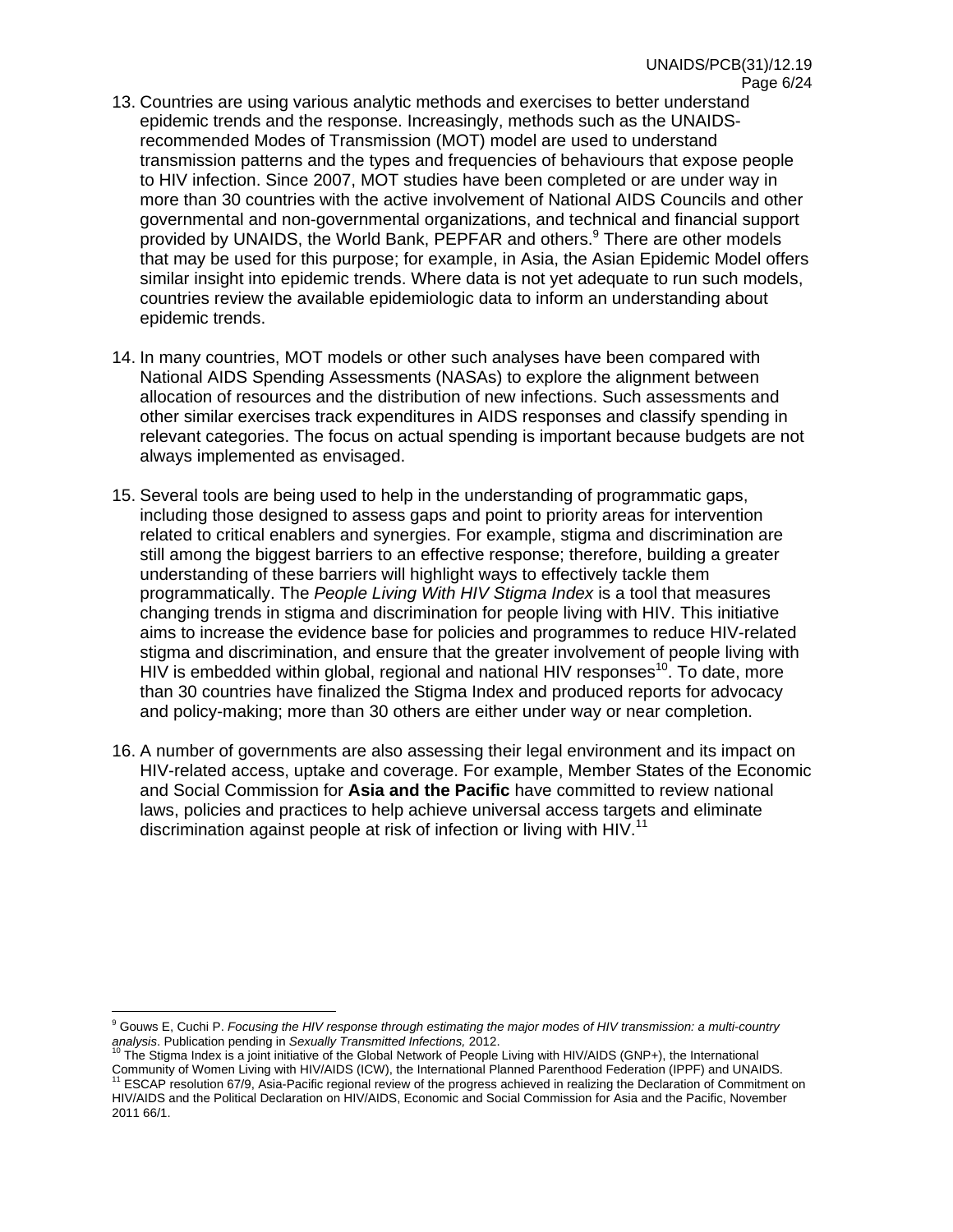- 17. Gender inequality remains another major barrier to an effective AIDS response and is recognized as a key driver of the epidemic among women and girls. A major focus of the UNAIDS Agenda for Women and Girls (developed by the UNAIDS family and UNIFEM – now part of UN Women – along with other partners) is to generate evidence to strategically support policy-making and action to address gender inequality and to create an enabling environment. The *UNAIDS Scorecard on Gender Equality in National HIV Responses12* has been jointly developed by UNAIDS and partners to document country implementation of the Agenda for Women and Girls. The *Scorecard* assesses country progress based on several criteria, including generating and using data. Countries are assessed in this area on whether a gender analysis of the national response has been conducted. To date, more than 30 countries have conducted such reviews.
- 18. Challenges remain in analytic work on specifying the critical enablers and development synergies most important to creating an enabling environment for HIV responses in individual national contexts, and in quantifying and programming the HIV contribution when part of wider development efforts. One example of this relates to the positioning of gender equality and gender-based violence within the investment dialogue. While several countries have undertaken some form of gender assessment, there appear to be inconsistencies in how they review the role gender plays within the epidemic and the response, resulting in inadequate planning and budgeting for key priorities emerging from the assessments, as documented in the *Scorecard*. In response to this challenge, members of the UNAIDS family (including the UNAIDS Secretariat, UN Women, UNDP and UNFPA), and partners (including representatives of governments, development partners and civil society) have developed a standardized gender assessment tool, which will soon be piloted in **Bolivia, Djibouti, Jamaica, and Rwanda**. This tool will allow countries to build on available data and will explicitly support the better design and implementation of programmes to meet the needs of women and girls.
- 19. There are often gaps in knowledge around specific issues within the unique country context. In such cases, countries undertake analytic work to learn more about unexplored aspects of the national response. For example, in **Kyrgyzstan, Turkey**, and **Ukraine**, UNFPA has supported the analysis of HIV vulnerability in key populations, including young people. Such analytic work contributes to a better understanding of epidemic dynamics and to more effective HIV programming.

#### Step 2: Design

 $\overline{a}$ 

20. Designing the case for investment in a country's NSP is a critical component of the investment approach to achieving results in the HIV response. Choices must be made regarding the combination of interventions to be funded, based on rigorous, up-to-date evidence about epidemic trends, programme gaps and structural barriers. Decisionmakers also need to choose how they want to allocate resources for various interventions designed to achieve optimal impact, including measures that create a context-specific enabling environment and those that leverage synergies with the health and development sectors. Experience indicates that countries are using a variety of planning processes to introduce decision-making with an investment perspective.

<sup>12</sup> *UNAIDS scorecard on gender equality in national HIV responses*. Geneva, UNAIDS, October 2011.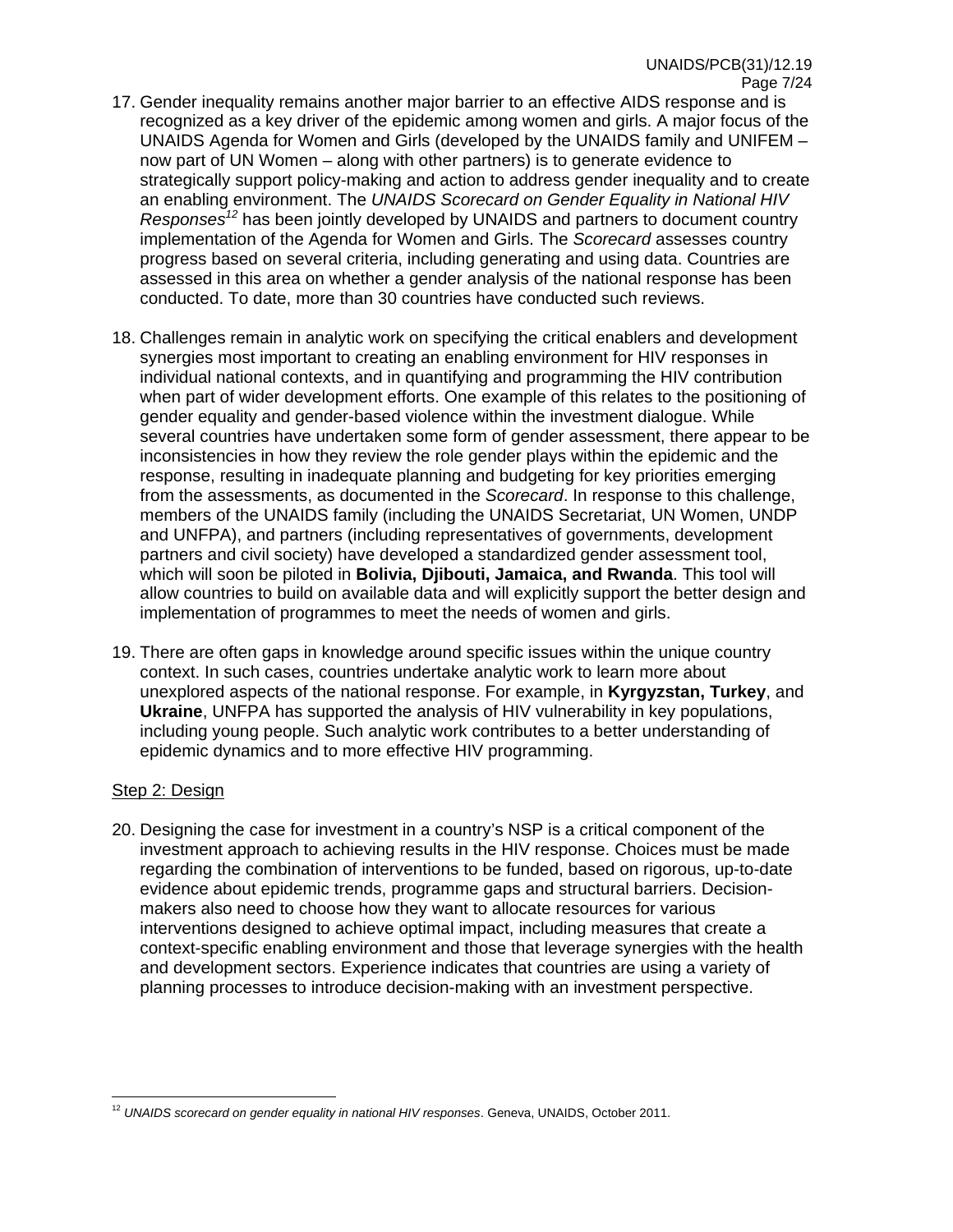- 21. In the design step, evidence about epidemic trends is used to select the combination of interventions to achieve optimal impact; it is also important to match resource allocations to these high-impact interventions. For example, in **Morocco**, comparing the distribution of new infections with prevention expenditures showed that while key populations were estimated to account for two thirds of new HIV infections, less than one third of prevention expenditures were directed to these populations. The country's new NSP for 2012–2016 has significantly shifted its priorities, proposing to allocate more than 60% of AIDS resources to key population prevention efforts.<sup>13</sup> Similarly, the comparison of MOT studies and NASAs in some West African nations (**Benin**, **Burkina Faso, Cote d'Ivoire** and **Ghana**) has resulted in increased programmatic focus and concomitant resource allocation shifts.14
- 22. Countries are using a variety of entry points and opportunities to initiate investment dialogue. Some are explicitly using an investment approach in developing or further prioritizing their NSPs. **Tanzania** is preparing its new plan (*National Multisectoral Framework 2013–2017*) with an investment perspective by introducing investment thinking in all aspects of analysis and multi-stakeholder consultation. **Zimbabwe** aims to strengthen its already well-prioritized 2011 plan through a series of analytic exercises. In 2013 the country plans to undertake a programme gap analysis, an efficiency/effectiveness analysis, a new NASA, the consolidation of the analytic work on key populations, and a stigma index. Through stakeholder debate and consultation, the results of these analyses will be used to refine and provide greater focus to the country's national response.
- 23. Joint AIDS Programme Reviews or Mid-term Reviews also offer opportunities for stakeholders to consult and to share knowledge about the epidemic and to design an optimal HIV response based on investment decision-making. **Tanzania** is reviewing its current NSP within the broad frame of investment in advance of the development of the new one. Likewise, **Zambia** and **Indonesia** are planning for the 2013 multi-stakeholder reviews of their national responses to AIDS using an investment lens.

 $13$  Ibid.

<sup>13</sup> *Ibid.* <sup>14</sup> *Ibid.*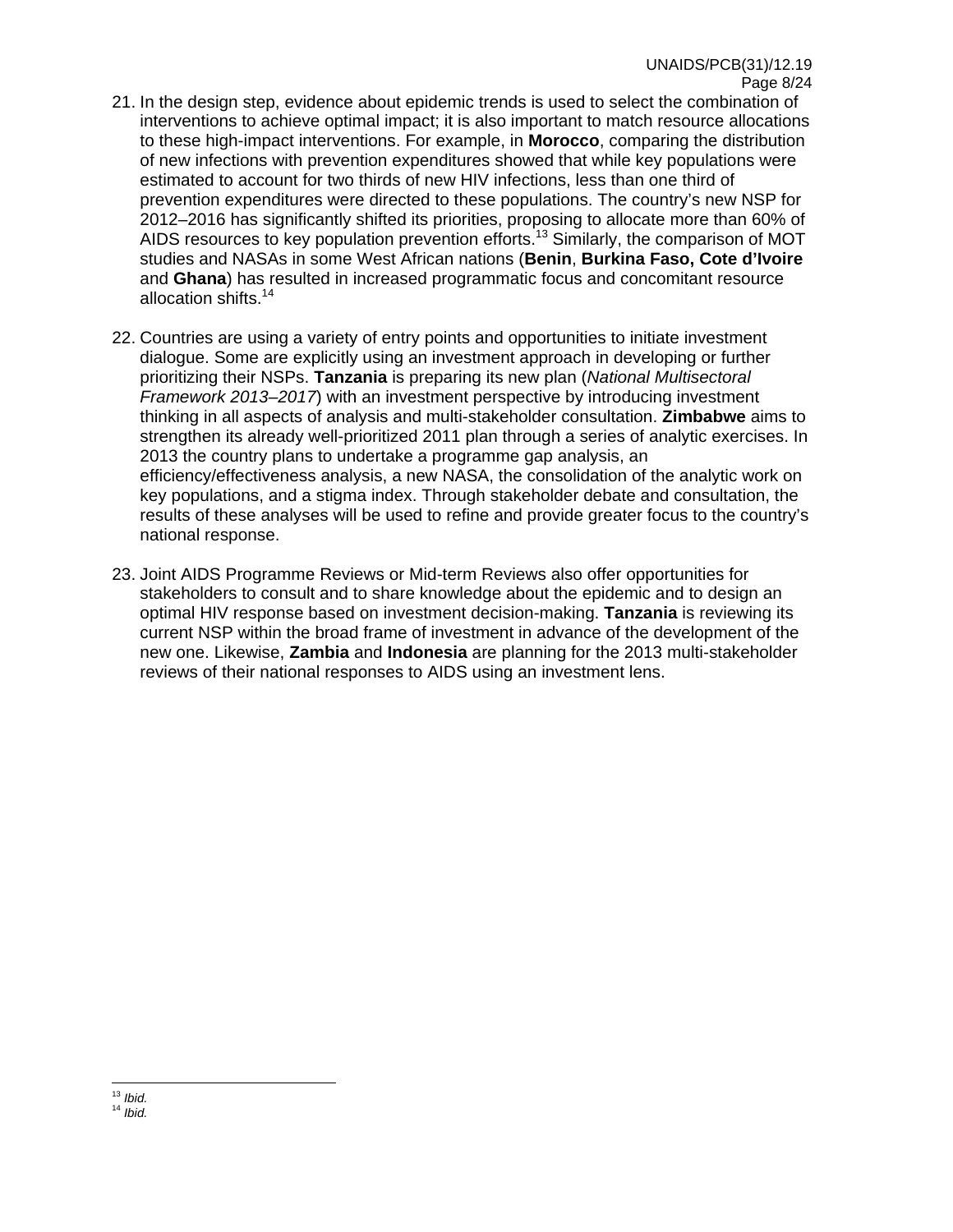- 24. Countries are beginning to use the investment approach to re-programme Global Fund grants. For example, triggered by a re-submission request from the Global Fund, **Indonesia** has applied an investment approach to fundamentally re-programme its request for an additional US\$ 91 million Global Fund grant for 2013-2015. Using updated epidemiological and economic data as well as the latest evidence about cost-effective and efficient service delivery models, the country requested a major shift of resources to better target and scale-up interventions for key populations in most affected districts. It is estimated that, if approved, this shift will allow Indonesia to avert an additional 11,000 new infections and prevent more than 100 additional AIDS deaths. In **Armenia** the investment approach was used during the Phase 2 grant renewal process to focus attention on the need to scale up service coverage for the migrant population and to improve the performance of service providers by introducing efficiency indicators and benchmarking. In **Namibia**, an investment approach has recently been used to develop the Rolling Continuation Channel Phase 2 proposal; the proposal development process brought the Government and its main civil society partners together to focus on how they will work together on selected high-impact interventions (including linking service delivery areas and critical enablers). While Namibia's proposal has not yet been evaluated by the Global Fund, it illustrates the promise of the investment approach for this purpose. Country partners have indicated that these focused discussions on optimizing investments were challenging but have generated important lessons with
	- regard to applying the investment approach to Global Fund planning processes. The proposal development process has also helped to prepare the ground for applying the investment approach to other planning processes in the country such as the upcoming mid-term review of the country's NSP in 2013.
- 25. Other countries have initiated investment dialogue and decision-making due to concerns about sustainable financing. Worried about the sustainability of its response after the Global Fund changed its eligibility criteria, in 2010 **Jamaica** embarked upon a series of actions to better understand its long-term financing options. This included: creating a private sector foundation to mobilize domestic resources; revising the NSP to include enhanced focus on key populations; creating an HIV donor coordination group to harmonize financing approaches and minimize duplication; integrating HIV and sexual and reproductive health services by merging the National HIV Programme and the Family Planning Board (in which the National HIV Programme evolved from being a vertical, donor-dependent entity to a programme with legal status within the Ministry of Health); and, holding a series of stakeholder consultations and debates on investment in the national response. A sustainable financing study was also conducted, and a cabinet note was prepared advising Parliament on its findings. A financing plan is currently being prepared.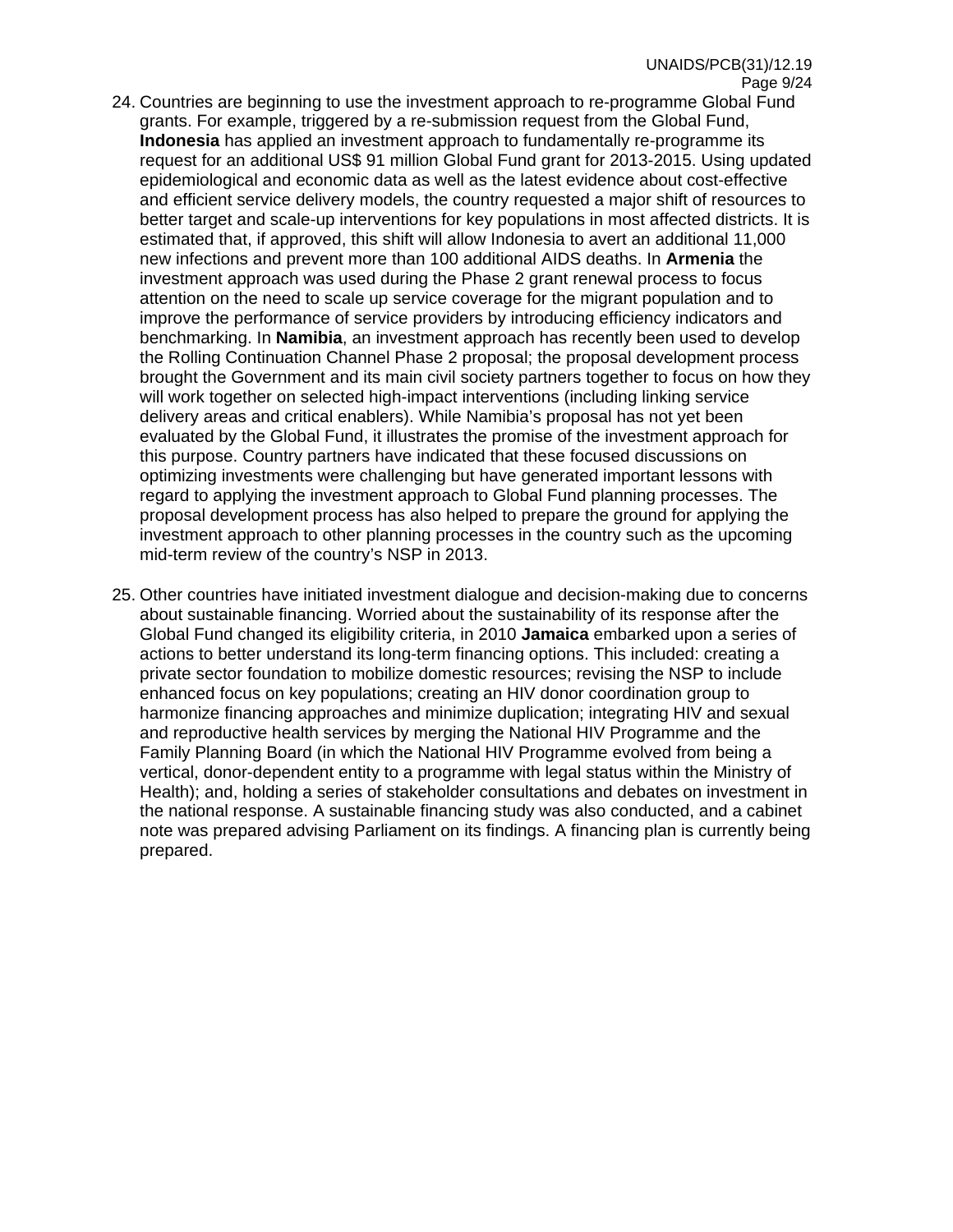26. Groundbreaking work in **Central America** over several years has helped produce a systematic effort towards a more cost-effective and sustainable HIV response for the region. Since 2008, and with the support of the AIDS Strategy and Action Plan (ASAP) process managed by the World Bank, NSPs for countries in the region have become progressively more evidence-informed. Since 2011, the Central American HIV Coordination Mechanism, the body that advises the Central American Health Ministers Commission on HIV-related issues, has focused on enhanced investment for the region. Comparative analyses addressing efficiency, resource allocation, sustainability, vulnerability to loss of external funding, and funding gaps have been undertaken, and five MOT studies have been supported as part of this effort. The results of this analytic work were presented to the Council of Health Ministers in June 2012; subsequently, the Council requested a road map towards a more cost-effective and sustainable HIV response in Central America. This road map is being developed by the Central American HIV Coordination Mechanism, USAID, UNAIDS and other partners, and will be presented to the Council of Health Ministers in December 2012.

#### Step 3: Deliver

- 27. The investment case must be delivered at scale to achieve the desired results. To generate the necessary impact, decision-makers will need to ensure delivery methods are rationalized, duplications are removed and cost efficiencies generated.
- 28. While the *design* step is related to doing the "right things", *deliver* focuses on the *how*: "doing the right things, in the right way". It is essential that the *how* is decided at the country level, given that each country's implementation is unique. There are two main considerations: how to make core programmes more effective; and how to achieve cost savings.
- 29. To make basic programme activities more effective, supply and demand need to be considered, as well as the system weaknesses which often restrict programme scale-up. For example, scaling up treatment access requires facilities, drugs and health workers and the systems that support them; this would include (among others) drug procurement and supply systems, workforce planning and strengthening laboratory capacity for diagnostics. Experience has shown, however, that supplying these basic programme components alone will not close the gap between those that already receive treatment and those that are in need, unless the obstacles to people attending clinics are removed; these demand-side "critical enablers" tackle, for example, persistent stigma or regulatory barriers that deter programme participation, or the gender dynamics that inhibit women's or men's access to services. Food insecurity also is a significant barrier to access and adherence due to increased hunger, exacerbated side-effects and competing demands from other resource needs. Until these underlying obstacles are adequately addressed, it will be impossible to reach all those needing treatment. Such considerations must be applied at each step of the cascade of access to services.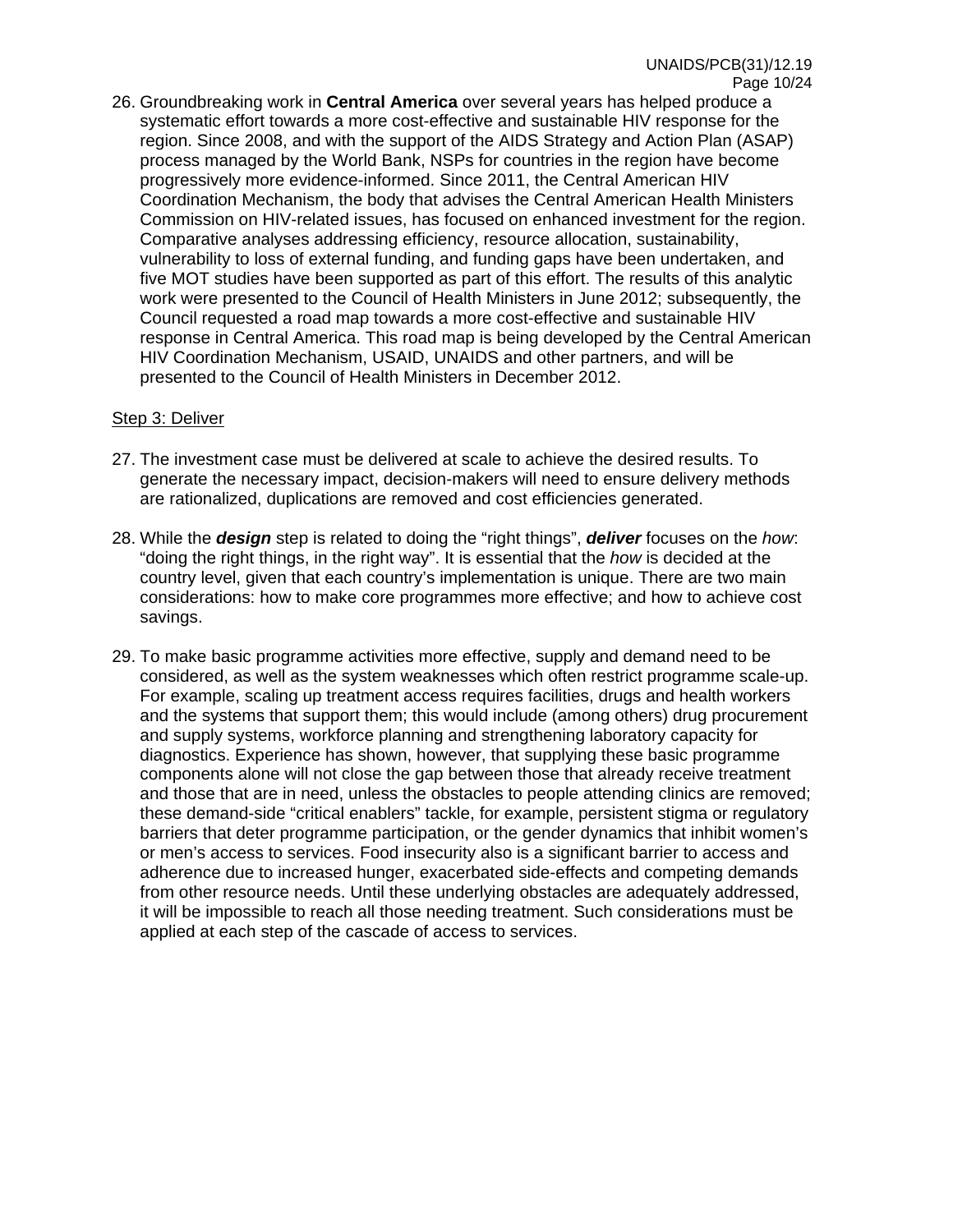- 30. A coordinated approach to chronic HIV care requires partnership among patients and their families, community-level interventions, and health care providers. The role of community-based organizations (CBOs) and networks of people living with HIV (PLHIV) has long been recognized as critical in the response to HIV. Additionally, the healthcare delivery systems are often overstretched in meeting the demands created by the epidemic. In this context, CBOs and community-oriented services within health systems have assumed a central role in responding to the crisis. Community-based approaches have been proven effective in increasing demand for HIV testing and counselling, linkage from testing into care, and in retaining people in care and treatment. For example, the Ashar Alo Society in **Bangladesh** is a PLHIV-run organization that combines service delivery, capacity enhancement programmes for CBOs, advocacy for treatment access, and HIV prevention programmes. In **Kenya**, Liverpool Voluntary Testing and Counselling (LVCT) is enhancing community access to testing and counselling by providing services at the household level.
- 31. The links between basic programmes and critical enablers and synergies have been explored in detail by an interagency working group drawn together by the UNDP to develop guidance on HIV investments for critical enablers and synergies with other sectors. The working group has produced *Understanding and Acting on Critical Enablers and Development Synergies for Strategic Investments*, which includes country examples that illustrate how basic programmes have been strengthened through support to critical enablers.<sup>15</sup>
- 32. Achieving cost savings is a function of each country's unique implementation situation. For example, treatment costs are particularly prohibitive for many countries. Some countries have already reduced antiretroviral drug costs by reforming their tendering processes. **Swaziland**, for example, decreased antiretroviral drug costs by 27% through tendering reform; **South Africa** achieved a 53% reduction, making the country's ambitious treatment scale-up possible.<sup>16</sup> Over the longer-term, local and regional production of drugs will contribute to the sustainability of the AIDS response; the African Union's *Roadmap* includes access to medicines (and a series of results related to this) as one of its three pillars of action.<sup>17</sup>
- 33. Managing intellectual property rights is another important strategy to reduce costs. In May 2012, UNAIDS and UNDP launched an Issues Brief on the impact of free trade agreements on public health, alerting against the risks of TRIPS<sup>18</sup>-plus measures that limit local production and/or importation of generic drugs which are often embedded in those bilateral and regional trade negotiations. More recently, **Indonesia** issued compulsory licenses on seven drugs used to treat HIV and hepatitis, allowing local production of these medicines as well as the expansion of access to antiretroviral drugs.

<sup>15</sup> *Understanding and acting on critical enablers and development synergies for strategic investments*. New York/Geneva, UNDP and UNAIDS, 2012.

<sup>&</sup>lt;sup>17</sup> Roadmap on Shared Responsibility and Global Solidarity for AIDS, TB and malaria response in Africa (2012-2015), African Union, 2012.

World Trade Organization's Trade Related Intellectual Property Rights Agreement.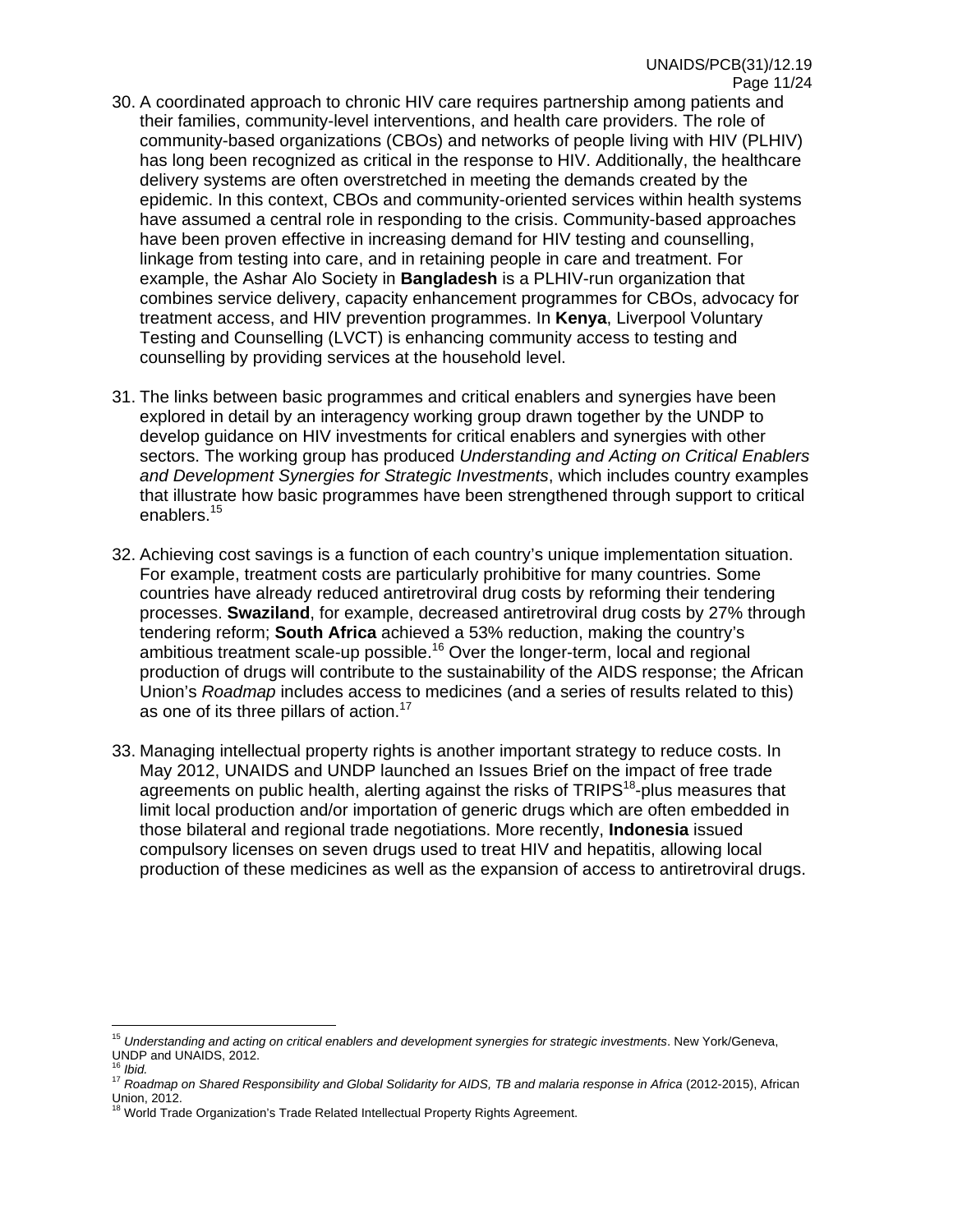- 34. Some countries are integrating aspects of HIV programming with other health services to consolidate service provision and reduce costs. As noted earlier, **Jamaica** has integrated HIV and sexual and reproductive health services. **Zimbabwe**, with the support of UNFPA and bilateral partners, has developed a large integrated programme supporting sexual and reproductive health and an HIV combination prevention strategy based on the investment approach.
- 35. Processes to help countries identify key areas for programme optimization include allocative and efficiency analyses and effectiveness studies funded by the World Bank. In 2010/11 impact evaluations and efficiency–effectiveness studies were initiated in more than 15 countries, including **China, Colombia, India, Kenya, Nigeria, South Africa, Uganda, Ukraine, Zambia and Zimbabwe**. To support countries and partners to conduct these analyses, the World Bank has developed a handbook and guidelines<sup>19</sup>, as well as a framework to support countries specifically to strengthen technical efficiency. This framework is being applied in **Kenya, Ukraine** and **Zambia**.
- 36. The MDG Acceleration Framework (MAF) is a methodology endorsed by the United Nations Development Group to support countries in identifying high impact, feasible solutions that will accelerate progress on off-track MDGs. MAF has been rolled out in more than 40 countries across multiple MDGs. The government of the **Republic of Moldova** requested that MAF be applied to HIV and TB, under the technical leadership of WHO and UNDP. The government of **Ukraine** requested that it be applied to HIV, under the overall coordination of UNAIDS and with UNDP convening in the areas of men who have sex with men (MSM), youth, human rights and gender. The process in Moldova is nearly complete, with a prioritized action plan endorsed by government that focuses on overcoming structural bottlenecks to implementation of harm reduction activities. The process in Ukraine is underway, with expected completion by the end of 2012 in order to inform the new NSP.

#### Step 4: Sustain

- 37. Sustaining the response to AIDS requires strong country ownership and a commitment to shared responsibility. Countries are increasingly exploring the long-term financial sustainability of their responses and considering innovative financing options.
- 38. Building on work started in 2010, the World Bank and the UNAIDS Secretariat have assisted nine countries in the Eastern and Southern Africa region as well as **Burkina Faso, Cameroon, Dominican Republic, Ecuador, Ghana, Guatemala, Jamaica, Malaysia** and **Vietnam** in analyzing and projecting their HIV investment needs, and/or engaged in national processes to understand how future costs might be better managed. An inter-country workshop on sustainable financing was held in Johannesburg in December 2011 to promote exchanges in country experiences.

<sup>&</sup>lt;sup>19</sup> World Bank, unpublished.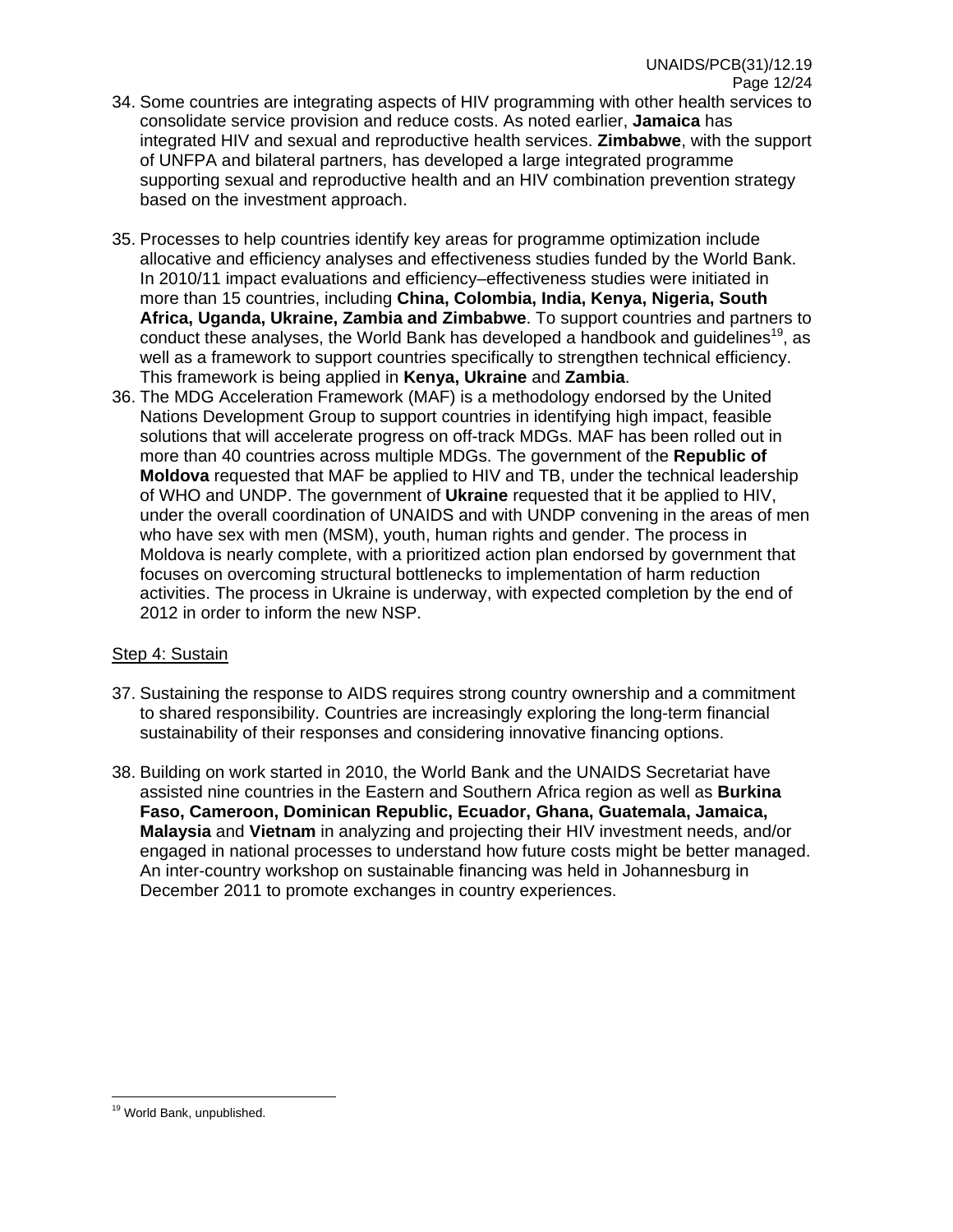- 39. Funding from domestic public sources grew by more than 15% between 2010 and 2011, and domestic resources in low- and middle-income countries now support more than 50% of the global response.<sup>20</sup> Countries are increasingly exploring new ways to finance their national AIDS responses, with a focus on identifying domestic investment opportunities. Innovative financing options are being considered in several countries, including AIDS Trust Funds by **Kenya** and **Zambia** following **Zimbabwe**'s example, an income levy on non-mining firms in **Botswana**, and a mobile phone levy in **Burkina Faso**, **Gabon** and **Kenya**. 21
- 40. A critical consideration for the sustainability of the AIDS response is the predictability of donor financing. While the global economic climate has a direct influence on this, at the country level a more effective alignment of donor support around strong, prioritized, country-owned investment case will foster longer-term financial planning. UNAIDS, the US President's Emergency Programme for AIDS Relief (PEPFAR) and the Global Fund have agreed to work together with country partners in support of the country-led development of robust, compelling cases for investment in the NSPs of a number of countries.

## **STAKEHOLDER CONSULTATION**

- 41. Stakeholder consultation is critical throughout the four-step process of applying the investment approach. There has been significant global-level advocacy, including by the UNAIDS family, donor partners, and international civil society organizations.
- 42. At the regional level, UNAIDS Regional Support Teams and Regional Joint United Nations Teams on AIDS have advocated to a wide range of partners at regional and country levels for the investment approach to be applied. This includes, but is not limited to, advocacy and consultation at the following forums and events:
	- Central America PEPFAR Mid-Term Review (Guatemala, September 2012);
	- Central American HIV Coordination body meeting (Panama, 2012);
	- Francophone Africa Parliamentarians meeting (Libreville, October 2012);
	- Latin America Horizontal Technical Cooperation Group meeting (Sao Paolo, September 2012);
	- Southern African Development Community NAC Directors meeting (Maputo, October 2012);
	- First regional consultation on efficiency, effectiveness, and sustainability of national responses (World Bank, WHO, and UNAIDS) (Nairobi, May 2012); and
	- Consensus meeting on 3<sup>rd</sup> generation national AIDS strategies (UNAIDS, World Bank) (Nairobi, June 2012).
- 43. What matters most is that investment dialogue is initiated and maintained at the country level. In virtually all countries embarking on the path to optimal investment, consultation and advocacy with a full array of stakeholders (including government at all levels, civil society and development partners) will not only clarify what the investment approach is, but will also highlight roles and responsibilities and the formulation of a roadmap forward.

 $\overline{a}$ <sup>20</sup> *Together we will end AIDS*. UNAIDS, July 2012<br><sup>21</sup> *Ibid.*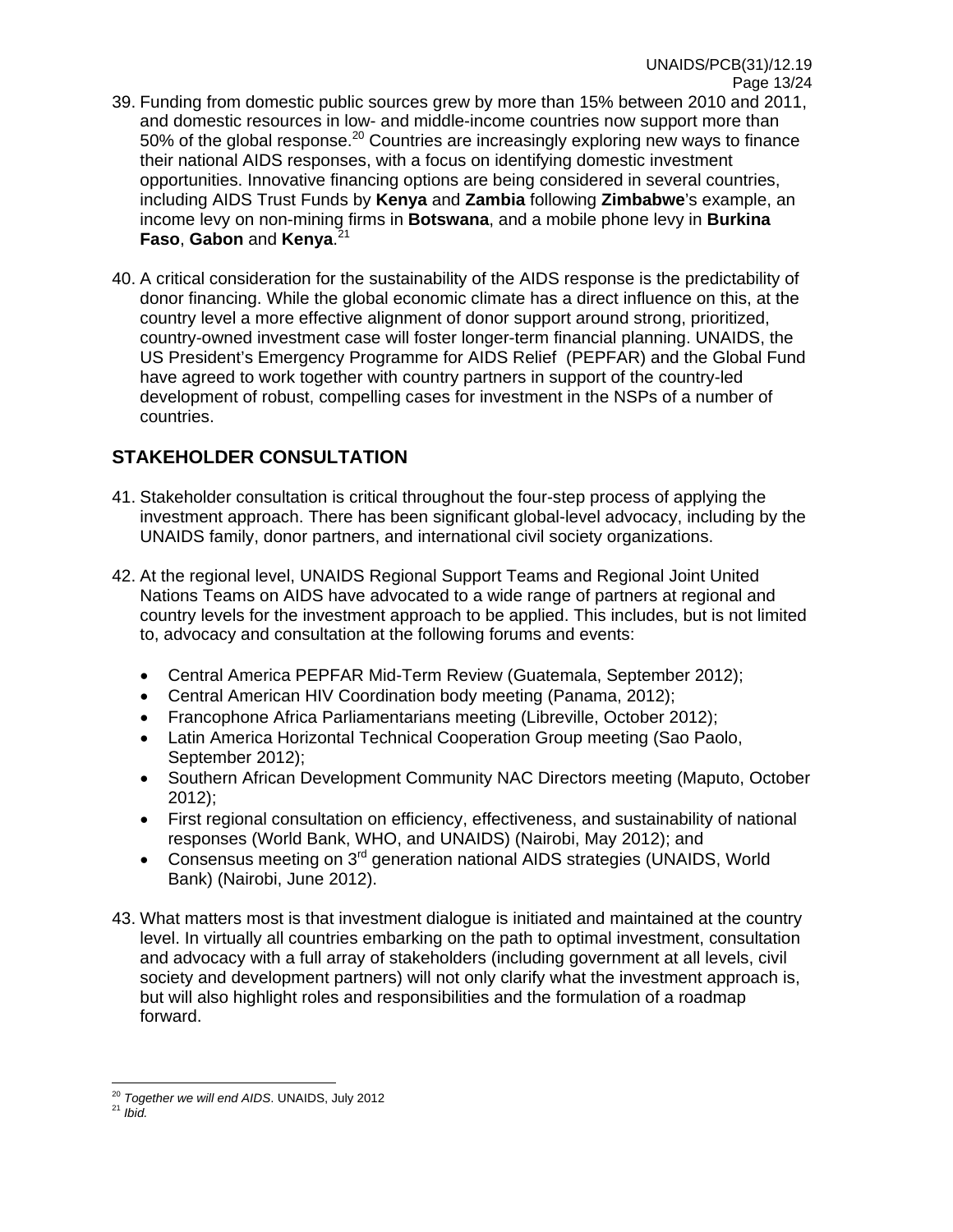- 44. A variety of country-level consultation and advocacy approaches are being used to trigger this dialogue. Where the investment approach is being applied as part of AIDS programme planning and programming processes, such as Joint AIDS Programme Reviews or Mid-Term Reviews, or in developing new NSPs, advocacy for enhanced investment is being folded into the normal stakeholder consultations that form part of these processes. In **Tanzania**, for example, a series of key informant interviews, focus group discussions, consultative meetings and workshops related to developing the NSP have been designed with a view to investment; these meetings have included government, civil society and development partners, and been conducted at central and zonal levels. Stakeholder dialogue on more specific aspects of the response, such as combination prevention, has also been used to explore the potential of enhanced investment (**Malawi**, **Namibia**).
- 45. In many cases, consultations have been held specifically to orient stakeholders to the investment approach and advocate for its application. In some instances, this advocacy has been undertaken with high level government officials. For example, in **Namibia** the investment approach was raised at a parliamentarians breakfast meeting concerning the integration of sexual and reproductive health and HIV programmes.
- 46. In **Jamaica**, a series of orientation meetings were held to sensitize stakeholders to the need for an enhanced investment perspective in the national response. Separate meetings were conducted with: community leaders; key stakeholders in the national response (including civil society organizations, youth representatives, people living with HIV, private sector organizations, United Nations officials, and government); the Planning Institute of Jamaica; and the Health and HIV development partners group, convened at the Ministry of Health.

## **CIVIL SOCIETY ENGAGEMENT**

47. In February 2012, International Civil Society Support (ICSS), in collaboration with UNAIDS, organized a consultation of civil society organization representatives (joined by a more limited number of government and United Nations participants) in Dar es Salaam, the United Republic of Tanzania, to explore the role of civil society in applying the Investment Framework<sup>22</sup> in generalized epidemics. The outcome document from this meeting recognized the importance of the investment approach in the response to HIV and called for support for any credible expression of country-level interest in its application, as well as for the full and effective involvement of civil society (including people living with HIV and communities at greatest risk of infection) in both advocacy and service delivery. The report acknowledged the need for the Investment Framework to become a "living document", and stressed the importance of removing legal barriers that inhibit access to services, as well as strengthening community systems to enable community mobilization. It also defined in detail the type of support civil society needs for its work with countries and communities in developing more efficient and effective responses.

 $\overline{a}$  $22$  These meetings, designed to explore civil society interests in the application of the enhanced investment approach, followed the publication of the International HIV/AIDS Alliance discussion paper entitled *What is the Investment Framework for HIV/AIDS and what does it mean for the Alliance?* (United Kingdom, August 2011).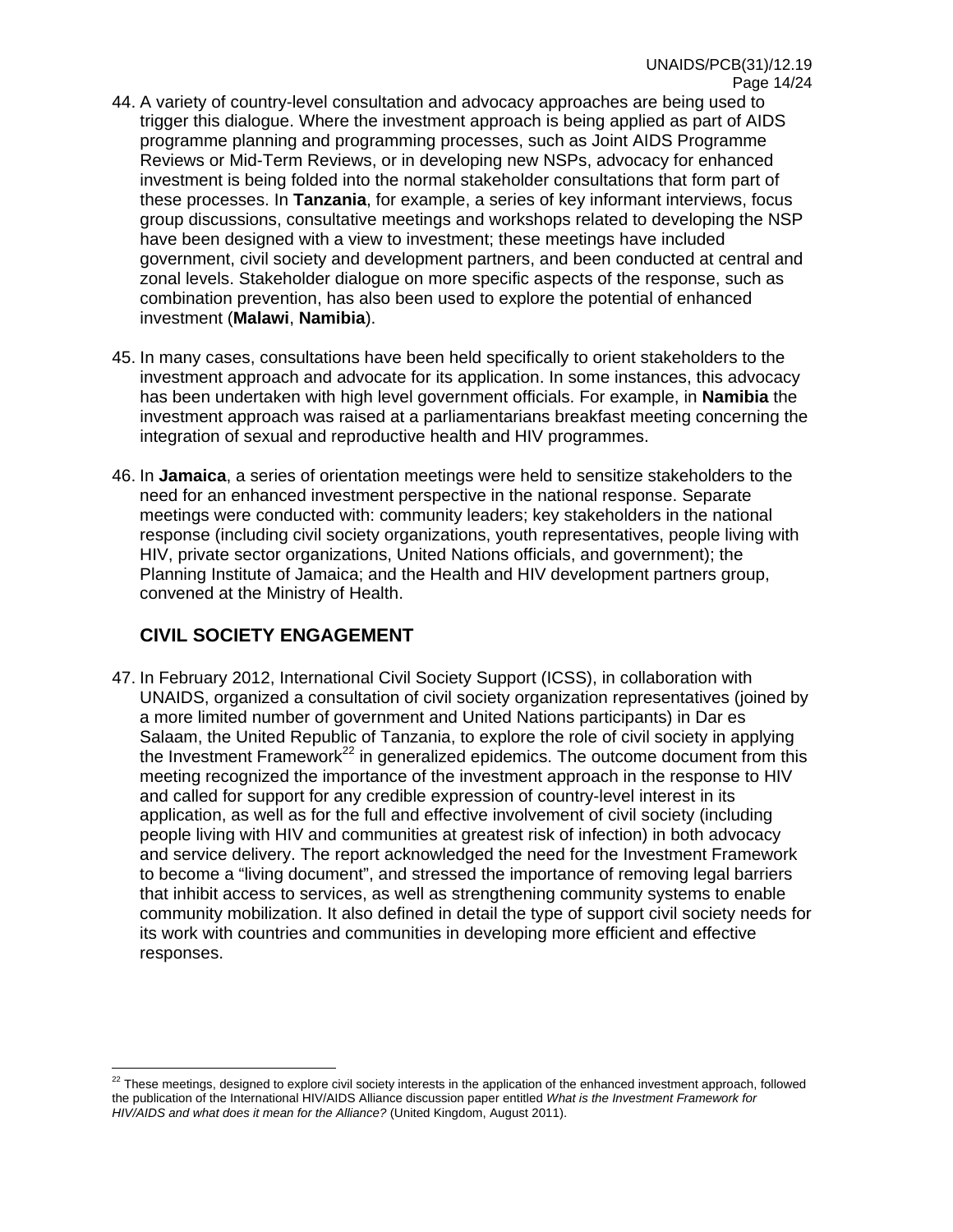- 48. ICSS, in collaboration with UNAIDS, convened a similar consultation in Bangkok in September 2012 when representatives from key population groups, organizations working on human rights and gender, governments, and the United Nations, explored the role of civil society and community mobilization in applying the Investment Framework in concentrated epidemics. While participants at this consultation shared a number of views with those who attended the Dar es Salaam consultation, the Bangkok meeting outcome document emphasized the centrality of human rights, gender equality, and community mobilization to all investment dialogue and subsequent programming; the meeting also strongly encouraged the local interpretation of the Investment Framework, thereby aligning local context and need to investment decisions. The meeting further acknowledged the role of UNAIDS in fostering investment dialogue by strategically involving a broad range of stakeholders, including those from civil society.
- 49. Civil society engagement with the investment approach at the country level is generally related to regular multi-stakeholder consultations for planning and programming, such as those for developing or reviewing NSPs, or to Global Fund proposal development processes, and with the monitoring of the response. As noted above, in many cases there have been systematic efforts to orient civil society and other partners to the approach, and this can be expected to continue. For example, the Asia Pacific Council of AIDS Service Organizations (APCASO) is initiating a community advocacy project in **Cambodia, China, Laos,** and **Viet Nam,** with advocacy for the investment approach a core element.
- 50. Several themes have emerged in country-level and global consultations with civil society on the investment approach. These include concerns about: limited dedicated funding streams for civil society engagement; limited civil society capacities to engage in investment dialogue and decision-making in some settings; structural barriers, including legal environments, that could undermine the ability of civil society (particularly networks and organizations of key affected populations) to contribute to this process and prevent them from fully engaging in the dialogue; and uneven representation and participation of communities and the full range of civil society partners in national dialogue and decisionmaking.
- 51. Some countries are tackling these issues directly. In **Namibia**, for example, as a result of concerns that civil society may not have been adequately addressed in a major sustainable financing study, civil society partners and UNAIDS used the investment perspective to develop a position paper<sup>23</sup> related to the sustainability of civil society's contribution. Attention is now focused on developing a civil society sustainability agenda to remove any remaining challenges to civil society engagement in it; this will include a further delineation of the roles of civil society, the identification of capacity needs, and the development of a plan for future action.
- 52. UNAIDS and its partners national and international civil society organizations in particular – will work to further define the role of civil society and communities in the investment agenda, and to identify and address remaining challenges to civil society engagement with it.

<sup>&</sup>lt;sup>23</sup> Civil society position paper on sustainable AIDS financing in Namibia. SGS Consulting and UNAIDS Namibia, November 2011.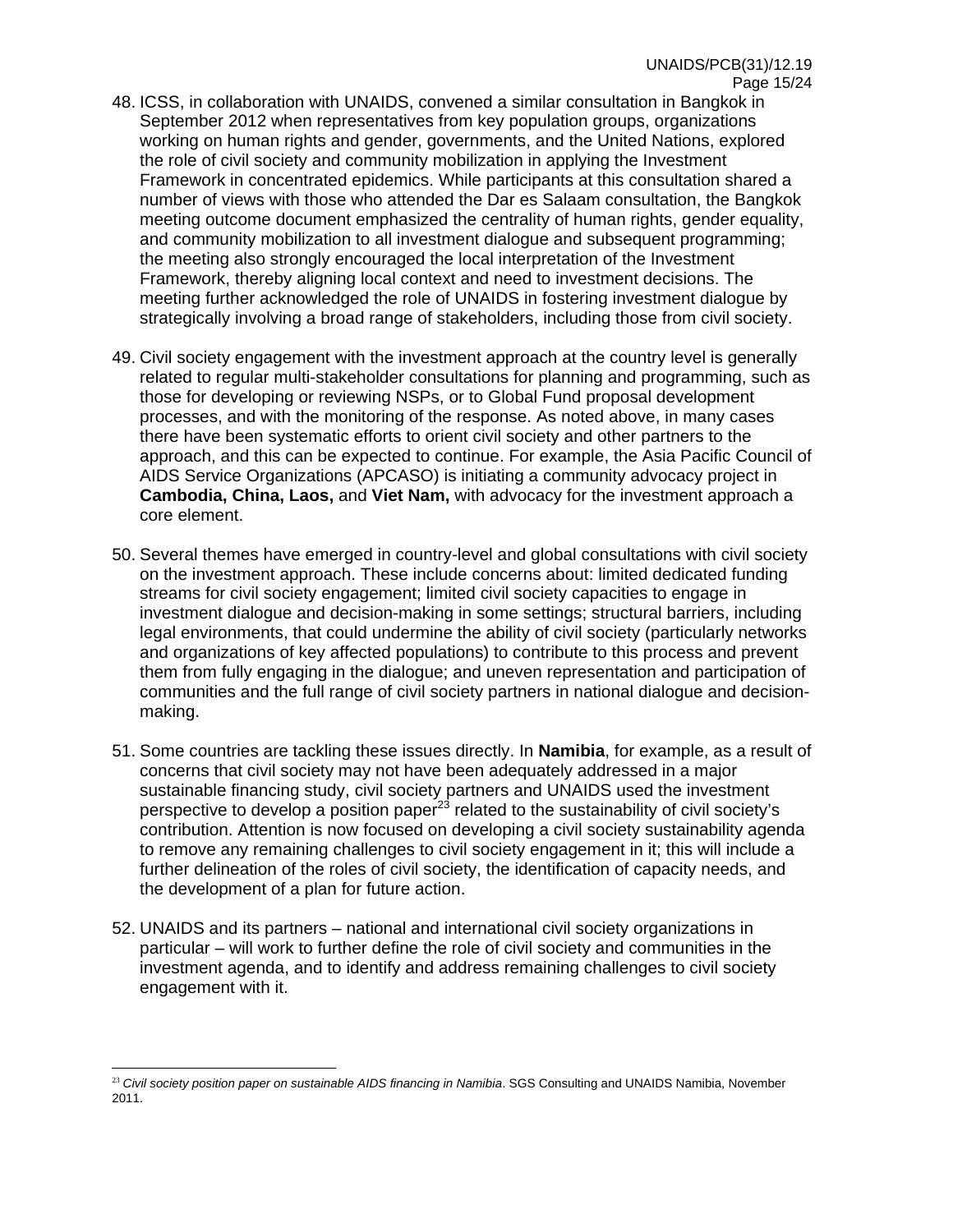### **UNAIDS SUPPORT**

- 53. The UNAIDS family has accelerated its support to the investment approach over the course of 2012, but this effort builds upon a significant foundation of related prior effort. While the UNAIDS Secretariat has taken the lead in the UNAIDS family in coordinating and promoting shared responsibility and a sustainable financing agenda, UNAIDS Cosponsors have played – and continue to play – important roles. UNAIDS support to the country-level processes described in this paper is primarily undertaken within the context of the Joint United Nations Teams on AIDS but there is also considerable engagement at the regional and global levels, which ultimately serves to support country-level progress.
- 54. In support of its financing operations, the World Bank has funded numerous analytical studies to better understand the epidemiology and social drivers of the disease as well as cost-effective ways for countries to finance, design, and deliver prevention, treatment and care services. The World Bank is carrying out four main types of analyses to improve the efficiency and effectiveness of HIV responses: allocative efficiency analyses; programme efficiency analyses; effectiveness studies; and, financing and sustainability studies. The World Bank has also conducted a review of the evidence regarding HIV programme and intervention efficiency and effectiveness, which will become publicly available shortly. The ASAP initiative, managed by the World Bank, has also served as a significant foundational effort for the new investment approach.
- 55. As earlier mentioned, UNDP coordinated the work of an interagency Task Team to develop guidance on HIV investments for critical enablers and synergies with other sectors. This work has culminated in the recent production of *Understanding and Acting on Critical Enablers and Development Synergies for Strategic Investments*.
- 56. On behalf of the Interagency Working Group on Women, Girls, Gender Equality and HIV, UNDP has led a process to develop a "roadmap" for integrating gender into national HIV strategies and plans. The tool, "On Course" will assist governments, civil society and other HIV actors to make clear, concerted, cost effective and sustainable efforts to address multi-dimensional gender and human rights issues in their national HIV efforts and support increased capacity to achieve gender equality results.
- 57. UNDP, UN Women, UNFPA, WHO and UNAIDS are developing a paper that will review the strategic investment approach from a gender perspective in order to support a holistic perspective and demonstrate entry points to ensure the investment approach is optimally gender sensitive. In addition, the UNAIDS Secretariat is partnering with the London School of Hygiene and Tropical Medicine to review evidence on the costs and cost–effectiveness of different gender-transformative interventions, with a view to prioritizing broad interventions that serve as critical enablers, as well as identifying implementation approaches that will yield optimal return on investment.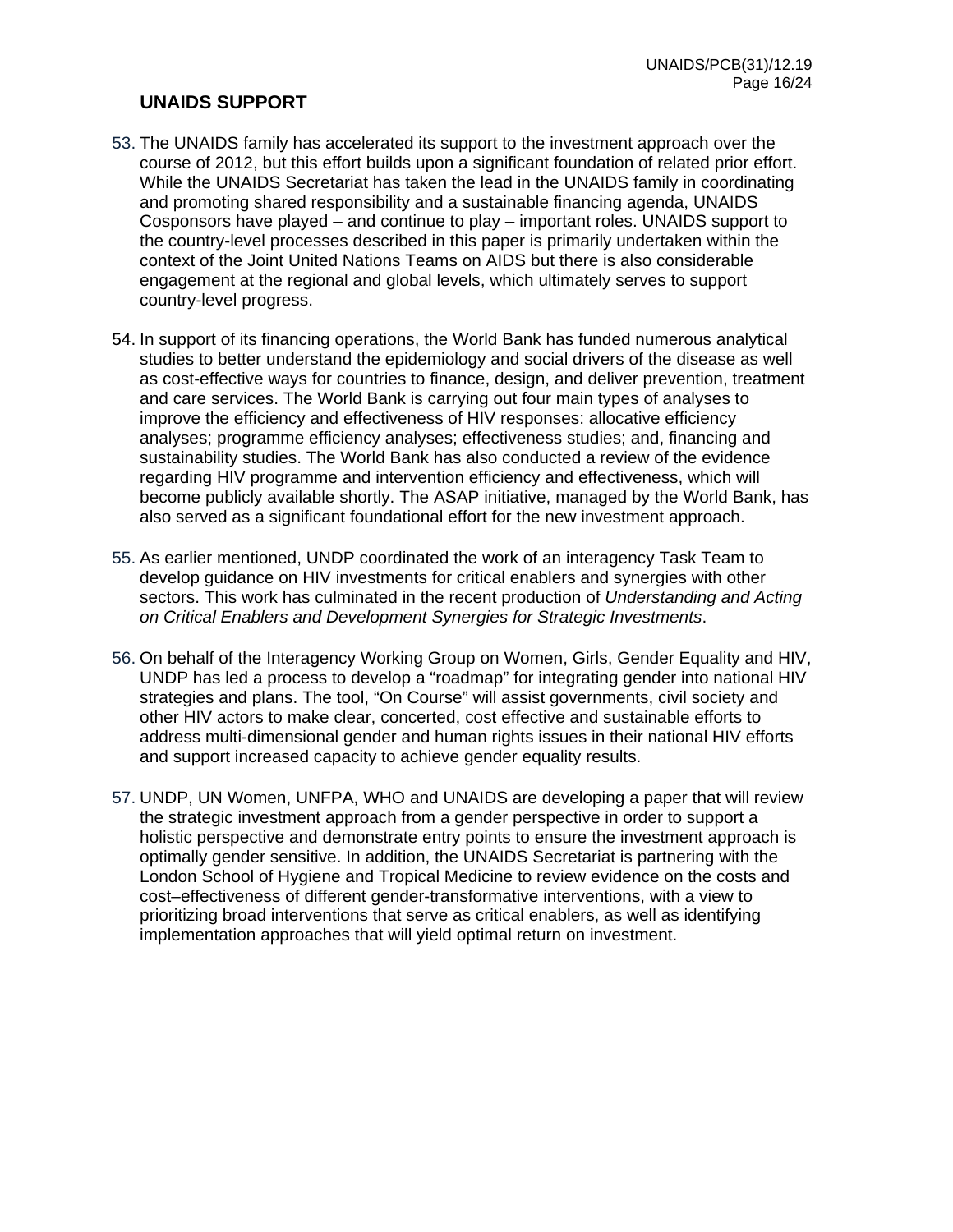- 58. As part of the effort to ensure that evidence related to gender equality is more effectively used in programme planning and implementation, and that investments are appropriately channeled towards interventions addressing gender inequalities, UN Women is partnering with various organizations – UNAIDS, WHO, UNFPA, UNDP, MEASURE Evaluation, PEPFAR/ Office of the Global AIDS Coordinator, USAID, the Global Fund, the International Community of Women with HIV/AIDS and other civil society organizations – to finalize a compendium of harmonized gender equality indicators. It is intended that these indicators be used to collect sex-disaggregated qualitative and quantitative data to better capture and analyse the sociocultural, economic and epidemiological factors contributing to the risk of and vulnerability to HIV among women and girls. The piloting of these indicators will begin in selected countries in 2013.
- 59. WHO's Global Health Sector Strategy 2011-2015 argues for a focus on key investment areas to achieve the greatest impact in the AIDS response, and promotes the efficiency of HIV programmes through integrating and decentralizing services. The South-East Asia Regional Office (SEARO) has adapted the global health sector strategy as the Regional Health Sector Strategy for 2011–2015, taking into consideration the regional context, specificities and priorities in addressing the HIV epidemic.
- 60. WHO plays a leading role in advocating for more efficient HIV treatment. The WHO/ UNAIDS Treatment 2.0 Framework for Action<sup>24</sup> launched in June 2011 reflects the need for innovation, efficiency gains, shifts in how programmes are financed and delivered, and additional up-front investments that will reduce costs in the medium and long term. It includes five work streams: optimizing drug regimens; providing point-of-care and other simplified diagnostic tools; reducing costs for commodities; decentralizing and integrating service delivery; and mobilizing communities. These are all directly relevant to ensuring the sustainability of HIV responses. The framework is being widely used for advocacy with the pharmaceutical industry, as well as in regions and countries. For example, the framework was launched at the Asia Pacific bi-regional meeting jointly organized by the WHO SEARO, the WHO Western Pacific Regional Office (WPRO) and the UNAIDS Regional Support Team for Asia and Pacific that was held at Yangon in September 2012. The Regional Task Team for accelerated implementation of the framework was also launched at the meeting. Similarly, the Pan American Health Organization (PAHO) and UNAIDS, together with the health ministers of Argentina and Brazil, organized a South American sub regional consensus meeting to discuss how to implement Treatment 2.0 in the region.
- 61. As part of the Treatment 2.0 treatment optimization agenda, the Pangaea Global AIDS Foundation and the Asia-Pacific Network of People Living with HIV/AIDS, in consultation with WHO and UNAIDS, held a consultative meeting to examine effective approaches of community-based service delivery in the context of concentrated epidemics. Convened in Bangkok in September 2012, participants from Asia, Latin America and the Caribbean, and Eastern Europe shared models of rights-based service delivery programmes which are primarily led by key populations and PLHIV, and discussed priorities for scaling these activities up.

 $\overline{a}$ <sup>24</sup> *The Treatment 2.0 Framework for Action: catalyzing the next phase of treatment, care and support*. Geneva, WHO and UNAIDS, June 2011.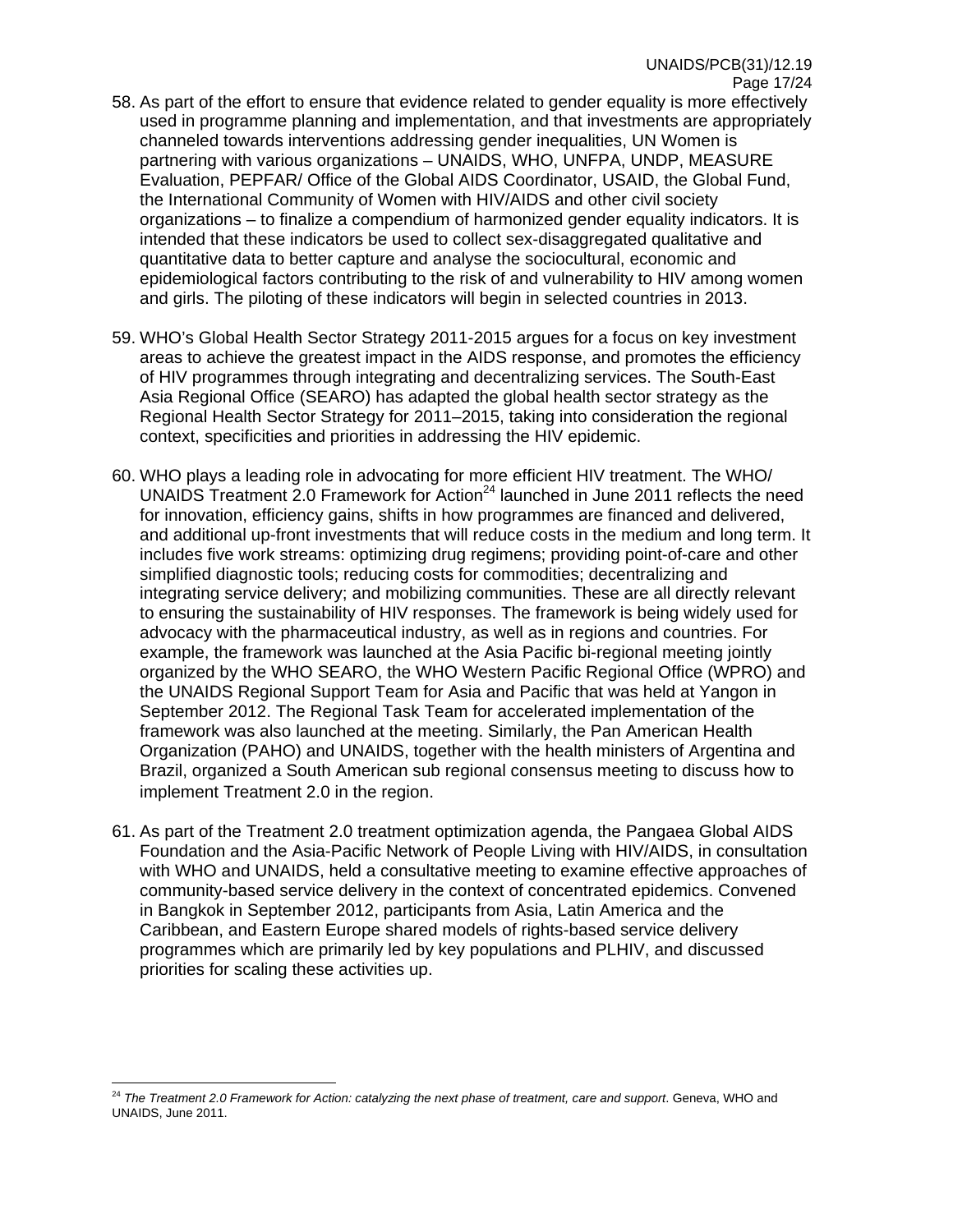- 62. WHO has also initiated normative processes to increase the efficiency and effectiveness of HIV programmes. These include HIV service delivery guidelines to help high-burden countries assess how task-shifting, appropriate integration with other clinical services and decentralization are contributing to efficiency gains and sustainability, and a methodology and tool to rapidly assess the integration of HIV programmes into existing health and health information systems and how this has increased positive synergies.
- 63. In 2011, UNAIDS and the Office of the US Global AIDS Coordinator launched the Global Plan towards the Elimination of New HIV Infections among Children by 2015 and Keeping Their Mothers Alive (EMTCT). UNICEF is a member of the Global Plan's global steering committee and co-convenes, together with WHO, the Inter Agency Task Team (IATT) on Prevention and Treatment of HIV among Pregnant Women, Mothers and their Children. To effectively support national governments in the implementation of the Global Plan, UNICEF with the IATT provide technical assistance, operational and normative guidance, and monitor progress in the 22 priority countries. To date, 19 of the 22 have national mother-to-child transmission assessments to help them develop costed EMTCT plans; 20 countries have developed costed plans.
- 64. UNICEF and the Global Fund co-convene the "Global Fund EMTCT working group". The UNAIDS family and the Global Fund will use the working group as a model for convening around other high-impact interventions. Analysis has begun on resource allocation trends for high-impact interventions, such as antiretroviral therapy, male circumcision, and for key populations, as well as for enabling interventions such as mobilizing communities and reducing stigma, and for health systems strengthening in selected groups of countries. Repeat NASAs, NSPs and Global Fund grant agreements form the basis of this analysis. UNICEF is also implementing a US\$ 2 million PEPFAR grant in seven countries to improve the performance of more than US\$ 400 million in Global Fund grants for improving EMTCT outcomes, and working with Global Fund board members to improve the efficiency and effectiveness of grants.
- 65. UNICEF, in partnership with governments, has led an approach to optimize investment in HIV by conducting equity-focused bottleneck assessments to guide the development/revision of costed national and subnational EMTCT plans. At the regional level, the Joint United Nations Regional Team on AIDS in West and Central Africa supported the development and dissemination of national technical EMTCT assistance plans based on the bottleneck analyses and other information.
- 66. UNICEF, in collaboration with the Clinton Health Initiative (CHAI), is leading work to mobilize and scale up point-of-care diagnostic technologies at lower levels of care to shape markets and improve access to HIV diagnosis in children and early initiation of treatment for pregnant women and adults living with HIV. This project, approved by the UNITAID board, will be implemented in seven sub-Saharan African countries.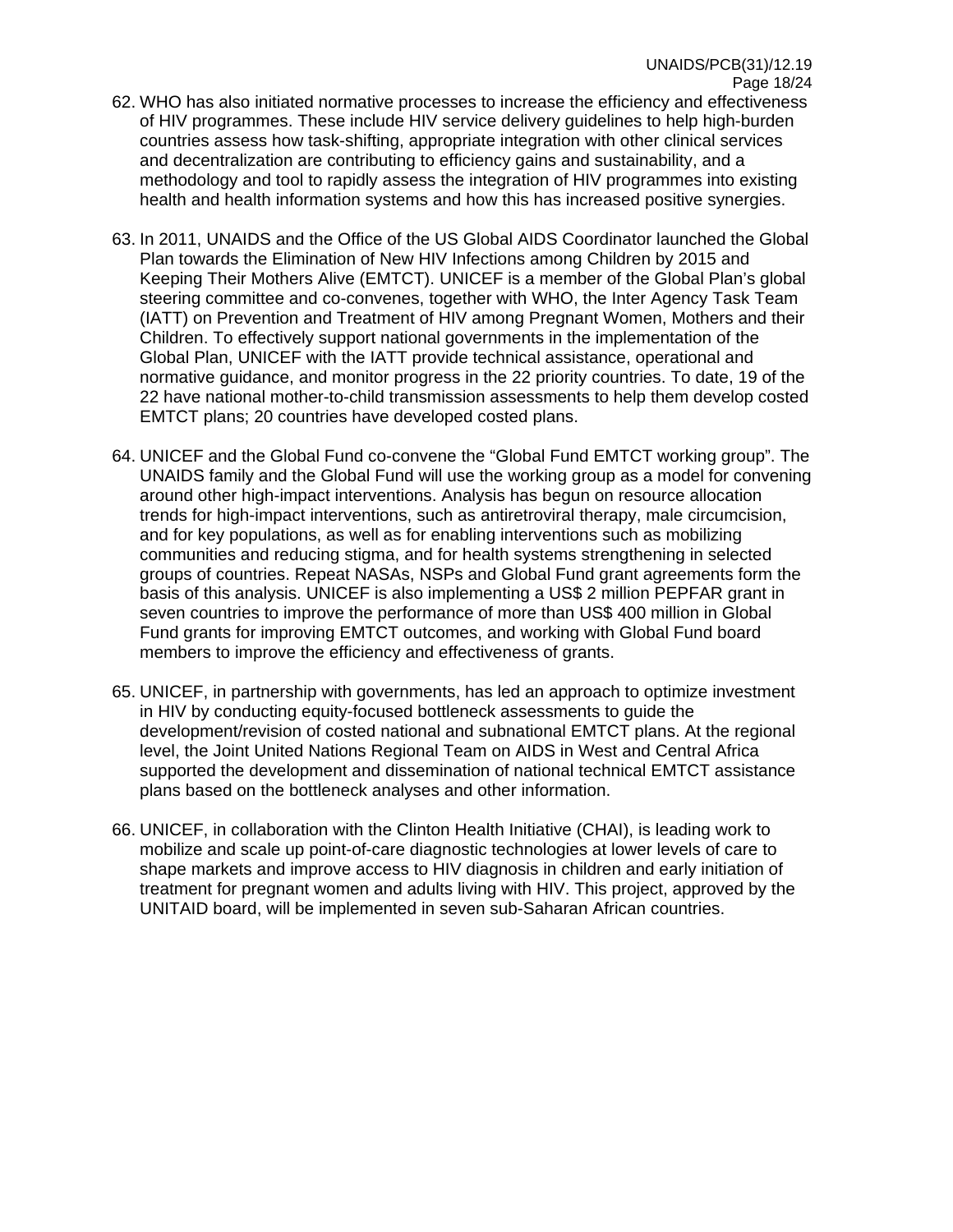- 67. UNICEF is strengthening the strategic focus of its technical support for adolescents by exploring the evidence underpinning HIV investment in this area. The Futures Institute was invited to undertake a modeling and costing exercise, focusing on 23 high-burden countries representing different epidemic typologies. The exercise looked at the impact of investing in basic HIV prevention programme activities that focus on adolescents. Preliminary findings from this work suggest that a strategic shift in investment in adolescent HIV programming could reduce the number of new infections in adolescents by more than 50% by 2015 and sustain the decline until 2030. $^{25}$
- 68. The Inter-Agency Working Group on Costing (WHO, UNICEF, the World Bank, UNAIDS, UNFPA, UNDP) has developed the OneHealth Tool, software designed to strengthen health system analysis and costing and to develop financing scenarios at the country level. The primary purpose of the tool is to assess health investment needs in low- and middle-income countries. For the first time, planners have a single framework for planning, costing, impact analysis, budgeting and financing strategies for all major diseases and health system components.<sup>26</sup>
- 69. The UNAIDS Secretariat has developed, piloted and launched a Human Rights Costing tool<sup>27</sup> that is designed to help capture unit costs, plan and budget for the key programmes to support human rights in national AIDS responses committed to by governments in the 2011 Political Declaration on HIV/AIDS.<sup>28</sup> In 2011–12, the Secretariat convened, with the participation of national stakeholders, regional meetings on integrating such programmes into NSPs in Asia Pacific, Eastern and Southern Africa, and the Middle East and North Africa.<sup>29</sup>
- 70. Strong advocacy at all levels must be continued to ensure populations in humanitarian settings are included in countries' NSPs and other plans, and are taken into account by financing instruments and mechanisms. UNHCR will continue to lead this advocacy task to ensure that refugees and other persons of concern have access to antiretroviral treatment, care and support when eligible. Discussions with the Global Fund on aligning funding with humanitarian HIV and transition needs in countries affected by humanitarian emergencies continue. UNHCR will continue to support the relevance of integrating humanitarian population concerns when countries use the investment approach to assess gaps and tailor their interventions when programming Global Fund grants and other resources.
- 71. The XIX International AIDS Conference (July 2012) offered an opportunity for the UNAIDS family to advocate for an enhanced investment approach with a wide range of stakeholders. Among other formal discussions on investment, UNICEF and WHO cohosted a leadership forum on innovation in eliminating new HIV infections in children. This was an opportunity to advocate for more effective and innovative policies, products and practices to simplify HIV treatment and integrate it with basic antenatal primary health care. It offered stakeholders a platform to discuss options B and B+ for the prevention of mother-to-child transmission as well as smarter delivery of care. In a joint UNFPA, WHO and UNAIDS session, extending the investment approach to family

<sup>&</sup>lt;sup>25</sup> UNICEF, unpublished.

<sup>25</sup> UNICEF, unpublished. 26 http://www.internationalhealthpartnership.net/en/tools/one-health-tool/. <sup>27</sup> *A tool to cost programmes to reduce stigma and discrimination and increase access to justice*. Geneva, UNAIDS, February 2012.

<sup>28</sup> *2011 United Nations General Assembly Political Declaration on HIV and AIDS: intensifying our efforts to eliminate HIV and AIDS*. New York, United Nations, 2011, para 80, 2011. 29 *Making it work: lessons learned from three regional workshops to integrate human rights in national HIV strategic plans*.

Geneva, UNAIDS and International AIDS Alliance, 2012.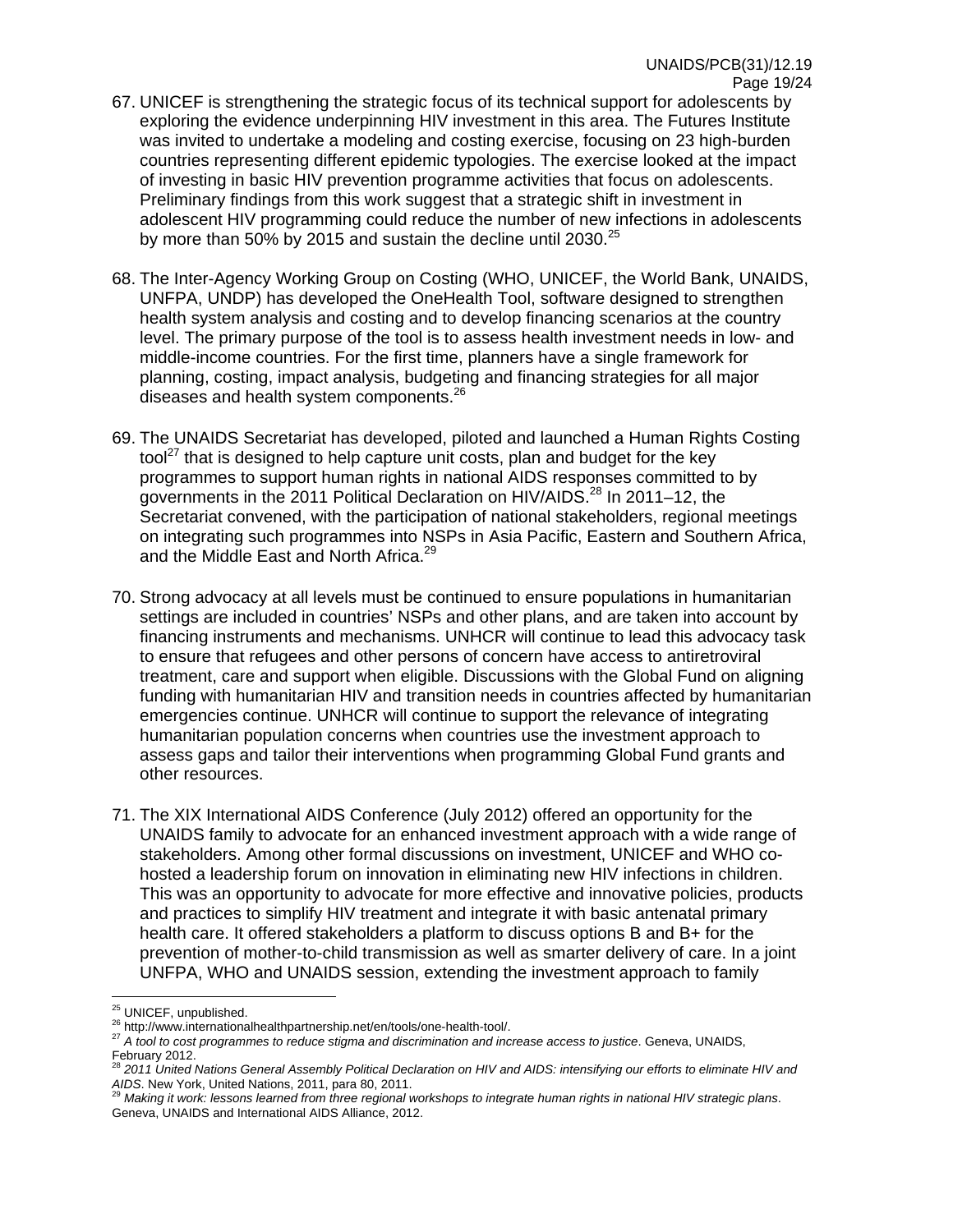## **MOVING FORWARD**

- 72. The investment approach is central to the work of the UNAIDS family, and is critical to achieving the Three Zeros: zero new HIV infections, zero discrimination, and zero AIDSrelated deaths. As highlighted in the *Investing for results. Results for people* tool, the aim of this approach is threefold: to fully fund the AIDS response through country ownership, shared responsibility and global solidarity; to put knowledge, experience, lessons learned and innovation forward to make effective programme decisions; and to invest resources to obtain optimal results.
- 73. At the global level, the UNAIDS Secretariat provides overall coordination and coherence to the UNAIDS family's support to the country-level application of the investment approach, within the overall context of shared responsibility and global solidarity. The Secretariat will continue to work with Cosponsors and other partners to identify global champions, and to build global constituencies of support (including with UN Member States, civil society organizations and networks including the women's movement, bilateral partners, and global financing mechanisms). The UNAIDS family at the global level will focus on further developing tools and guidance, documenting best practice, compiling relevant data and evidence, as well as overall progress monitoring related to the investment approach.
- 74. As part of the above, the UNAIDS Secretariat is in the final stages of developing a suite of tools to aid the four-step country process towards enhanced investment outlined in *Investing for results. Results for people*. These tools will help countries develop strong cases for investment in their NSPs. Because they will represent the full expression of demand for a focused, high-quality and optimally cost-effective response, the cases will be useful in positioning NSPs for funding consideration by the full range of development and financing partners.
- 75. Intensive, consistent dialogue is ongoing with major funding partners to align support to countries using the investment approach. The UNAIDS family will continue to work closely with the major global financing mechanisms to ensure their contributions meet country realities and fully align with the principles of country ownership, shared responsibility, global solidarity and sustainable financing.
- 76. UNAIDS Regional Support Teams will continue to work in collaboration with Cosponsors, civil society and funding partners to engage key stakeholders in investment dialogue at the regional level, and to help apply the investment approach in countries through guidance and support to Joint United Nations Teams on AIDS.
- 77. At the country level, UNAIDS Country Offices and Joint United Nations Teams on AIDS will continue to:
	- Undertake high-level advocacy with key decision-makers (including, for example, ministries of finance, health, development planning), building constituencies of support (including with civil society, development partners and programme implementers) and identifying national investment 'champions';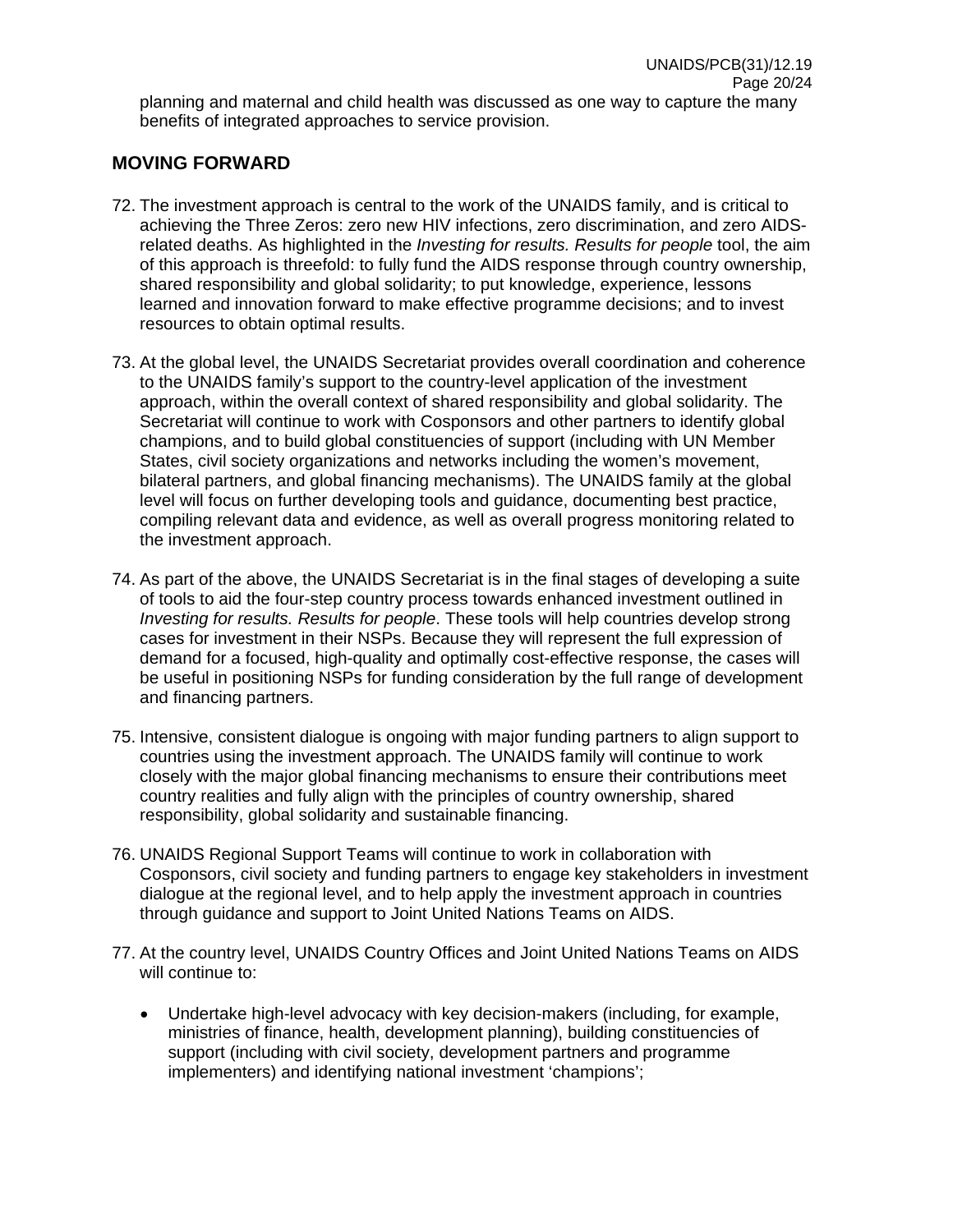- Identify opportunities for enhanced investment approaches, and facilitate analytic work to provide the foundation for evidence-based investment decisions; and,
- Support investment dialogue and negotiation with the full range of partners in order to develop strong, country-owned investment cases.
- 78. As illustrated in the annexed matrix, a number of countries have already engaged with the UNAIDS family to lay the foundations for strategic decision-making towards enhanced investment in their AIDS responses; UNAIDS will work with governments, civil society and other partners to help these countries take the next important steps towards an optimized response. Those high-impact countries<sup>30</sup> that are "ready" will be prioritized but every effort will be made to provide support to any country seeking UNAIDS partnership in this work.
- 79. The movement towards enhanced investment is clearly underway. The investment approach, effectively applied and underpinning programmatic and resource allocation decision-making, provides the basis for an optimized response to AIDS, in which investments match need and maximum value for money is obtained. The resulting highly-focused, maximally effective response will substantially improve our collective chances of meeting the targets of the 2011 Political Declaration on HIV/AIDS, and ultimately of "Getting to Zero".

[Annex follows]

<sup>&</sup>lt;sup>30</sup> Botswana, Brazil, Cambodia, Cameroon, China, Democratic Republic of Congo, Djibouti, Ethiopia, Guatemala, Haiti, India, Indonesia, Iran, Jamaica, Kenya, Lesotho, Malawi, Mozambique, Myanmar, Namibia, Nigeria, Russian Federation, Rwanda, South Africa, Swaziland, Thailand, Uganda, Ukraine, United Republic of Tanzania, Zambia, Zimbabwe.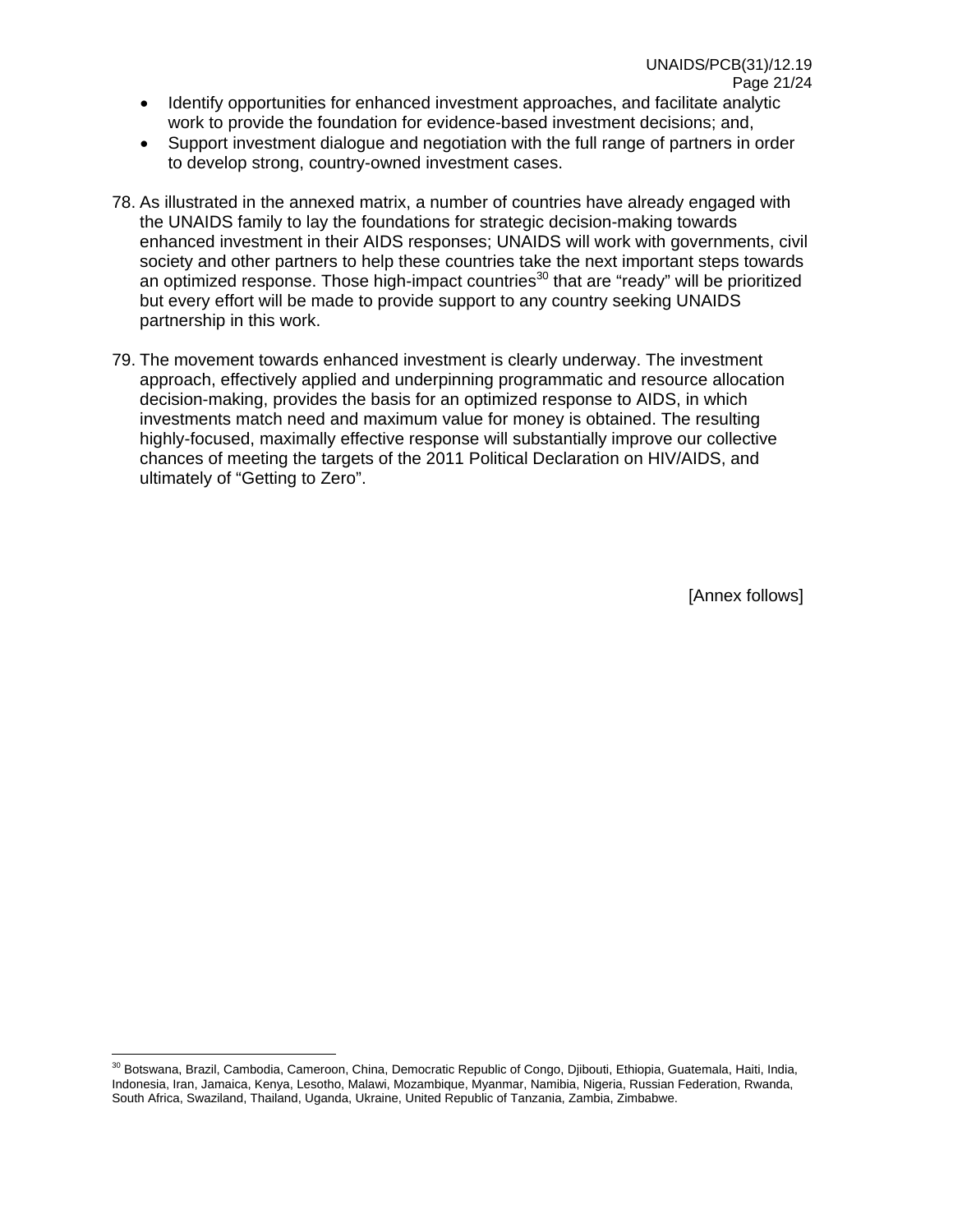#### **Toward Enhanced Investment: Country Progress**

| <b>COUNTRY</b>                      | <b>UNDERSTAND</b>      |                                                                           |                                      |                                                                                       | <b>DESIGN</b>                                     |                                 | <b>DELIVER</b>                                                 |                                      |                                                      | <b>SUSTAIN</b>                             |
|-------------------------------------|------------------------|---------------------------------------------------------------------------|--------------------------------------|---------------------------------------------------------------------------------------|---------------------------------------------------|---------------------------------|----------------------------------------------------------------|--------------------------------------|------------------------------------------------------|--------------------------------------------|
|                                     |                        | Epi<br><b>Review/MoT or</b><br><b>AEM</b><br>/Epi Synthesis <sup>32</sup> | <b>Stigma</b><br>Index <sup>33</sup> | <b>Gender review</b><br>or Gender<br><b>Assessment</b><br>(pilot phase) <sup>34</sup> | <b>Planning and Programming</b>                   |                                 | <b>Identification</b>                                          | Shifts in                            | <b>Efficiencies</b>                                  | <b>Sustainable</b>                         |
|                                     | NASA <sup>31</sup>     |                                                                           |                                      |                                                                                       | <b>NSP Review or</b><br>preparation of<br>new NSP | <b>Global Fund</b><br>proposal  | of domestic<br>investment<br>opportunity                       | <b>Resource</b><br><b>Allocation</b> | and/or Cost-<br><b>effectiveness</b><br><b>Study</b> | <b>Financing</b><br>Analysis <sup>35</sup> |
| <b>Armenia</b>                      |                        | $\mathsf{X}$                                                              |                                      |                                                                                       | $\mathsf{X}$                                      | $\mathsf{X}$                    |                                                                |                                      | $\mathsf X$                                          |                                            |
| <b>Benin</b>                        | $\pmb{\mathsf{X}}$     | $\boldsymbol{\mathsf{x}}$<br>(2013)                                       |                                      | $\pmb{\mathsf{X}}$                                                                    |                                                   | $\mathsf{X}$                    | Consideration<br>of mobile<br>phone levy                       |                                      | $\mathsf{x}$                                         | X                                          |
| Botswana*                           | $\mathsf{X}$           |                                                                           | $\mathsf{X}$                         | $\mathsf X$                                                                           | <b>MTR 2013</b>                                   |                                 | Consideration<br>of income levy<br>on non-mining<br>firms      |                                      |                                                      | $\mathsf X$                                |
| Cambodia*                           | $\mathsf{x}$           | $\boldsymbol{\mathsf{x}}$                                                 | $\mathsf{x}$                         | $\mathsf{x}$                                                                          | <b>MTR 2013</b>                                   | $\mathsf{x}$                    | X                                                              | $\mathsf{x}$                         | $\mathsf{X}$                                         | $\mathsf{X}$                               |
| <b>Dominican</b><br><b>Republic</b> | $\mathsf{X}$<br>(2013) | $\boldsymbol{X}$                                                          | $\mathsf X$                          | $\mathsf{X}$                                                                          |                                                   |                                 |                                                                |                                      |                                                      | $\pmb{\mathsf{X}}$<br>(ARV focus)          |
| <b>El Salvador</b>                  | $\pmb{\mathsf{X}}$     | $\boldsymbol{\mathsf{x}}$                                                 | $\mathsf{x}$                         | $\pmb{\mathsf{X}}$                                                                    |                                                   | X                               | Private sector<br>involved in<br>labor law under<br>discussion |                                      |                                                      | X                                          |
| Ethiopia*                           | $\mathsf{X}$           | $\mathsf{x}$                                                              | $\mathsf X$                          |                                                                                       |                                                   |                                 |                                                                |                                      |                                                      |                                            |
| Ghana                               |                        | $\mathsf{x}$                                                              |                                      | $\mathsf{x}$                                                                          | <b>MTR 2013</b>                                   | $\mathsf{x}$                    |                                                                | $\mathsf{x}$                         |                                                      | $\mathsf{x}$                               |
| Guatemala*                          | $\mathsf{X}$           | $\boldsymbol{\mathsf{X}}$                                                 | $\mathsf X$                          | $\mathsf X$                                                                           |                                                   | $\pmb{\mathsf{X}}$<br>(planned) | Under<br>discussion                                            |                                      |                                                      | $\pmb{\mathsf{X}}$                         |

<sup>&</sup>lt;sup>31</sup> Other countries which plan to finalize NASAs by end-2013 include: Argentina, Bangladesh, Cameroon, China (Yunnan Province), Colombia, Lesotho, Pakistan, Panama, Papua New Guinea, Sri Lanka, Togo, Uruguay

#### **Annex**

<sup>&</sup>lt;sup>32</sup> Other countries which have undertaken MOT or similar studies since 2011, including epidemiological synthesis (or plan to in 2013) include: Angola, Armenia, Bangladesh (high prevalence city model), Belarus, China (high prevalence city model), Democratic Republic of Congo (partial study planned for 2013), Djibouti, Georgia, Guyana, India, Iran, Laos, Malaysia, Mexico, Moldova, Nepal (high prevalence city model), Nicaragua, Panama, Pakistan (high prevalence city model), Philippines (high prevalence city model), Thailand, Tunisia

<sup>&</sup>lt;sup>33</sup> Other countries which have undertaken or are currently undertaking the Stigma Index exercise include: Algeria, Argentina, Bahamas, Bangladesh, Belarus, Belize, Bolivia, Cameroon, Chad, China, Columbia, Cote d'Ivoire, Democratic Republic of Congo, Estonia, Ecuador, Fiji, Gabon, Germany, Greece, Guinea, India, Laos, Lesotho, Liberia, Malaysia, Mali, Mauritius, Mexico, Nepal, Pakistan, Papua New Guinea, Paraguay, Philippines, Poland, Portugal, Republic of Moldova, Russian Federation, Senegal, Serbia, South Africa, Sri Lanka, Sudan, Tanzania, Turkey, Uganda, Ukraine, United Kingdom, United States of America, Yemen

<sup>&</sup>lt;sup>34</sup> Other countries which have performed gender reviews or will undertake a new Gender Assessment in the pilot phase include: Angola, Barbados and OECS, Belize, Bolivia (pilot), Burkina Faso, Chad, Djibouti (pilot), Eritrea, Haiti, Honduras, India, Madagascar, Niger, Pakistan, Papua New Guinea, Republic of Congo, Republic of Moldova, Togo

<sup>&</sup>lt;sup>35</sup> Other countries which have undertaken a sustainable financing analysis include: Burkina Faso, Cameroon, Ecuador, Lesotho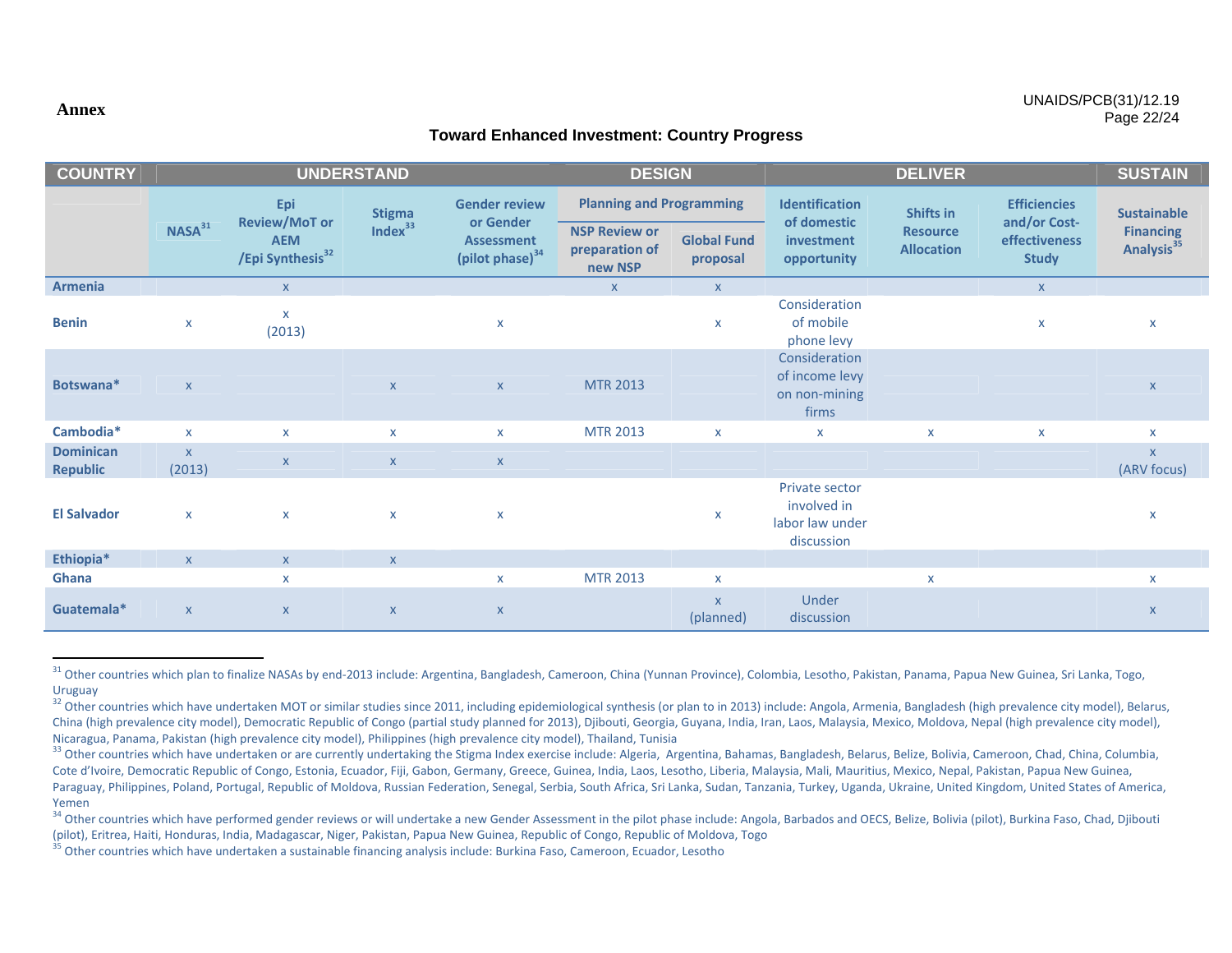|                    |                           |                                                                           |                     |                                                                                       |                                                   | UNAIDS/PCB(31)/12.19<br>Page 23/24 |                                                                                                    |                                                         |                                     |                                            |  |
|--------------------|---------------------------|---------------------------------------------------------------------------|---------------------|---------------------------------------------------------------------------------------|---------------------------------------------------|------------------------------------|----------------------------------------------------------------------------------------------------|---------------------------------------------------------|-------------------------------------|--------------------------------------------|--|
| <b>COUNTRY</b>     |                           | <b>UNDERSTAND</b>                                                         |                     |                                                                                       |                                                   | <b>DESIGN</b>                      |                                                                                                    | <b>DELIVER</b>                                          |                                     |                                            |  |
|                    | NASA <sup>31</sup>        | Epi<br><b>Review/MoT or</b><br><b>AEM</b><br>/Epi Synthesis <sup>32</sup> | <b>Stigma</b>       | <b>Gender review</b><br>or Gender<br><b>Assessment</b><br>(pilot phase) <sup>34</sup> | <b>Planning and Programming</b>                   |                                    | Identification<br>of domestic                                                                      | Shifts in                                               | <b>Efficiencies</b><br>and/or Cost- | <b>Sustainable</b>                         |  |
|                    |                           |                                                                           | Index <sup>33</sup> |                                                                                       | <b>NSP Review or</b><br>preparation of<br>new NSP | <b>Global Fund</b><br>proposal     | investment<br>opportunity                                                                          | <b>Resource</b><br><b>Allocation</b>                    | effectiveness<br><b>Study</b>       | <b>Financing</b><br>Analysis <sup>35</sup> |  |
| Indonesia*         | $\pmb{\mathsf{X}}$        | $\mathsf{x}$                                                              | $\pmb{\times}$      |                                                                                       | <b>MTR 2013</b>                                   | $\mathsf{X}$                       |                                                                                                    |                                                         | $\mathsf X$<br>(planned)            | $\pmb{\mathsf{X}}$<br>(planned)            |  |
| Jamaica*           | $\boldsymbol{\mathsf{X}}$ | $\mathsf X$                                                               | $\mathsf X$         | $\mathsf X$<br>(Gender<br>Assessment<br>pilot 2013)                                   |                                                   |                                    | Private sector<br>foundation to<br>mobilize<br>domestic<br>resources from<br>the private<br>sector | <b>Revision of NSP</b><br>with focus on<br><b>MARPS</b> |                                     | $\mathsf X$                                |  |
| Kenya*             |                           | $\pmb{\mathsf{X}}$                                                        | $\pmb{\mathsf{X}}$  | $\pmb{\mathsf{X}}$                                                                    |                                                   |                                    | Consideration<br>of mobile<br>phone levy,<br><b>AIDS Trust</b><br>Fund                             | $\pmb{\mathsf{X}}$                                      | $\pmb{\times}$                      | $\pmb{\mathsf{x}}$                         |  |
| Malawi*            | $\mathsf{X}$              | $\pmb{\mathsf{X}}$                                                        | $\mathsf X$         | $\mathsf X$                                                                           |                                                   |                                    |                                                                                                    |                                                         | $\mathsf{X}$                        | $\pmb{\mathsf{X}}$                         |  |
| <b>Morocco</b>     | $\pmb{\mathsf{X}}$        | $\pmb{\mathsf{x}}$                                                        |                     | $\pmb{\mathsf{X}}$                                                                    | $\pmb{\mathsf{X}}$                                | $\mathsf X$                        |                                                                                                    | $\pmb{\mathsf{X}}$                                      |                                     |                                            |  |
| Mozambique*        | $\mathsf{X}$              | $\pmb{\mathsf{X}}$<br>(2013)                                              | $\mathsf X$         | $\boldsymbol{\mathsf{X}}$                                                             | <b>MTR 2013</b>                                   |                                    |                                                                                                    |                                                         |                                     |                                            |  |
| Myanmar*           |                           | $\mathsf{X}$                                                              | $\mathsf{X}$        | $\mathsf{X}$                                                                          |                                                   |                                    | X                                                                                                  |                                                         |                                     |                                            |  |
| Namibia*           | $\mathsf{X}$              |                                                                           | $\mathbf{x}$        |                                                                                       | <b>MTR 2013</b>                                   | $\mathsf{X}$                       | $\mathsf X$                                                                                        |                                                         |                                     | $\mathsf X$                                |  |
| <b>Nepal</b>       | $\pmb{\mathsf{x}}$        | $\pmb{\mathsf{X}}$                                                        | $\pmb{\times}$      | $\mathsf{X}$                                                                          |                                                   |                                    |                                                                                                    |                                                         |                                     |                                            |  |
| Nigeria*           |                           | $\mathsf{x}$<br>(2013)                                                    | $\mathsf X$         | $\mathsf X$                                                                           | <b>MTR 2013</b>                                   | $\mathsf X$                        |                                                                                                    |                                                         | $\mathsf X$                         |                                            |  |
| <b>Philippines</b> | $\mathsf{X}$              | $\pmb{\times}$                                                            | $\pmb{\times}$      | $\mathsf X$                                                                           | MTR 2014, prep<br>2013                            | $\mathsf{X}$                       | $\pmb{\mathsf{x}}$                                                                                 | $\pmb{\mathsf{x}}$                                      |                                     | $\pmb{\mathsf{X}}$                         |  |
| South Africa*      | $\mathsf{X}$              | $\mathsf X$                                                               | $\mathbf{x}$        | $\mathsf{X}$                                                                          | <b>MTR 2014</b>                                   |                                    |                                                                                                    |                                                         | $\mathsf X$<br>(planned)            |                                            |  |
| Swaziland*         | $\mathsf{X}$<br>(2013)    | $\pmb{\mathsf{X}}$                                                        | $\pmb{\mathsf{X}}$  | $\mathsf X$                                                                           |                                                   |                                    |                                                                                                    |                                                         | $\pmb{\times}$                      | $\pmb{\times}$                             |  |
| Tanzania*          | $\mathsf X$               | $\mathsf X$                                                               | $\mathsf X$         | $\mathsf X$                                                                           | <b>New NSP 2012</b>                               |                                    | Consideration<br>of Trust Fund                                                                     |                                                         |                                     |                                            |  |
| <b>Thailand</b>    | X                         | $\pmb{\mathsf{x}}$                                                        | $\pmb{\mathsf{x}}$  | $\mathsf X$<br>(Gender<br>Assessment                                                  | <b>MTR 2013</b>                                   |                                    | X                                                                                                  | $\mathsf{X}$                                            | X                                   | X<br>(planned)                             |  |